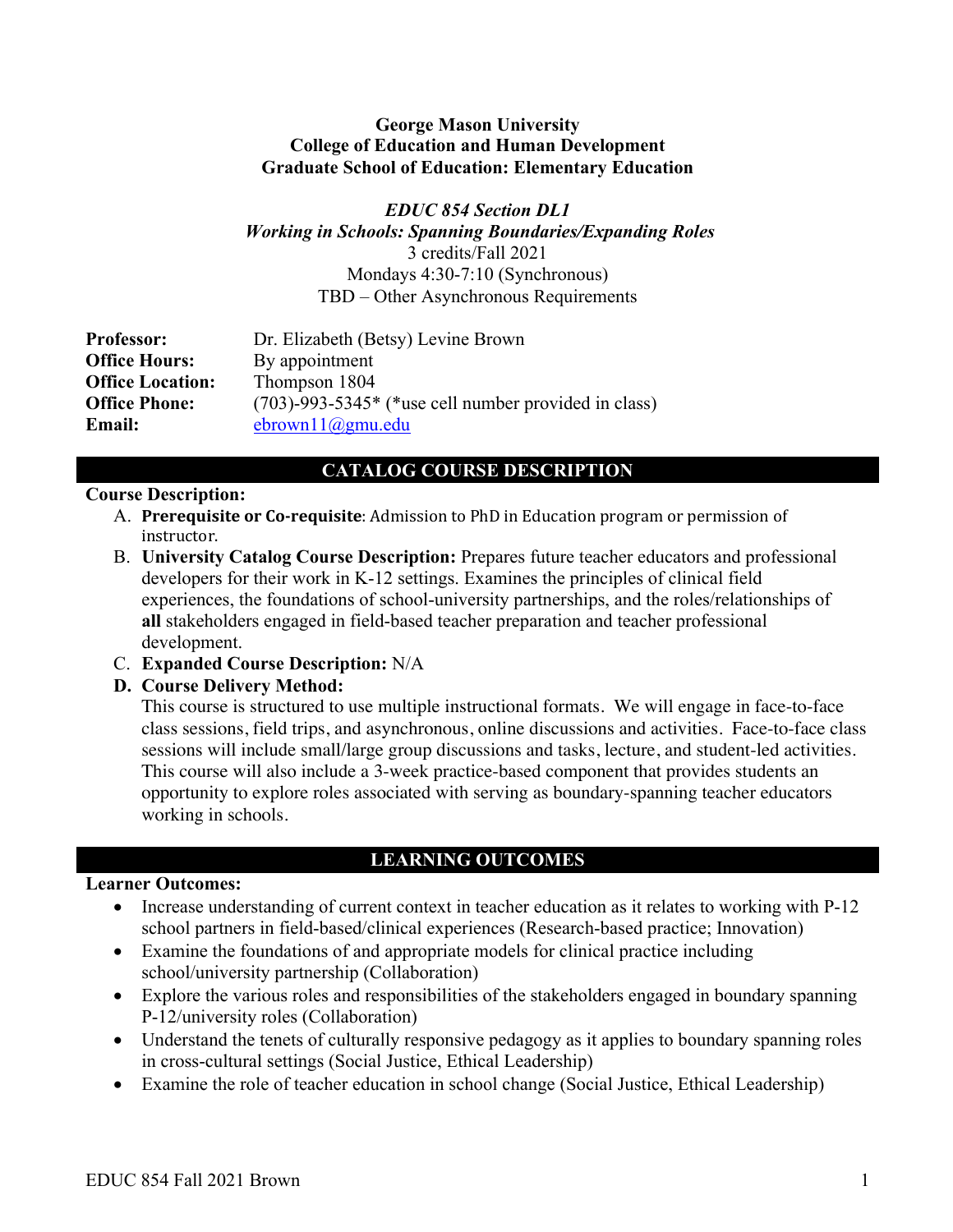# **STANDARDS**

### **Professional Standards:**

Association of Teacher Educators 'Standards for Teacher Educators'

- STANDARD 3 Scholarship: Engage in inquiry and contribute to scholarship that expands the knowledge base related to teacher education.
- STANDARD 4 Professional Development: Inquire systematically into, reflect on, and improve their own practice and demonstrate commitment to continuous professional development.
- STANDARD 5 Program Development: Provide leadership in developing, implementing, and evaluating teacher education programs that are rigorous, relevant, and grounded in theory, research, and best practice.
- STANDARD 6 Collaboration: Collaborate regularly and in significant ways with relevant stakeholders to improve teaching, research, and student learning.
- STANDARD 7 Public Advocacy: Serve as informed, constructive advocates for high quality education for all students
- STANDARD 8 Teacher Education Profession: Contribute to improving the teacher education profession.
- STANDARD 9 Vision: Contribute to creating visions for teaching, learning, and teacher education that take into account such issues as technology, systemic thinking, and world views.

# **NATURE OF COURSE DELIVERY**

This course is structured to use multiple instructional formats. We will engage in synchronous class sessions as well as asynchronous online discussions and activities. All class sessions will include small/large group discussions and tasks, lecture, and student led activities.

This course uses GMU Zoom and Blackboard provided through the University. To access our Blackboard site, please use Mozilla Firefox (a free downloadable browser that is most compatible with the Blackboard software). Then go to mymasonportal.gmu.edu and log on using your GMU ID and password. For help logging onto Blackboard, contact Teaching and Learning with Technology [see http://itusupport.gmu.edu or call 703-993-8870]. **The instructor cannot assist you with log-on problems.**

## **Technical Requirements:**

To participate in this course, students will need to satisfy the following requirements:

- High-speed Internet access with a standard up-to-date browser, either Internet Explorer or Mozilla Firefox is required (note: Opera and Safari are not compatible with Blackboard).
- Students must maintain consistent and reliable access to their GMU email and Blackboard as these are the official methods of communication for this course.
- Students may be asked to create logins and passwords on supplemental websites and/or to download trial software to their computer or tablet as part of the course requirements.
- The following software plug-ins for PCs and Macs, respectively, are available for free download:
	- o **Adobe Acrobat Reader:** https://get.adobe.com/reader/
	- o **Windows Media Player:** https://windows.microsoft.com/enus/windows/downloads/windows-media-player/
	- o **Apple Quick Time Player:** www.apple.com/quicktime/download/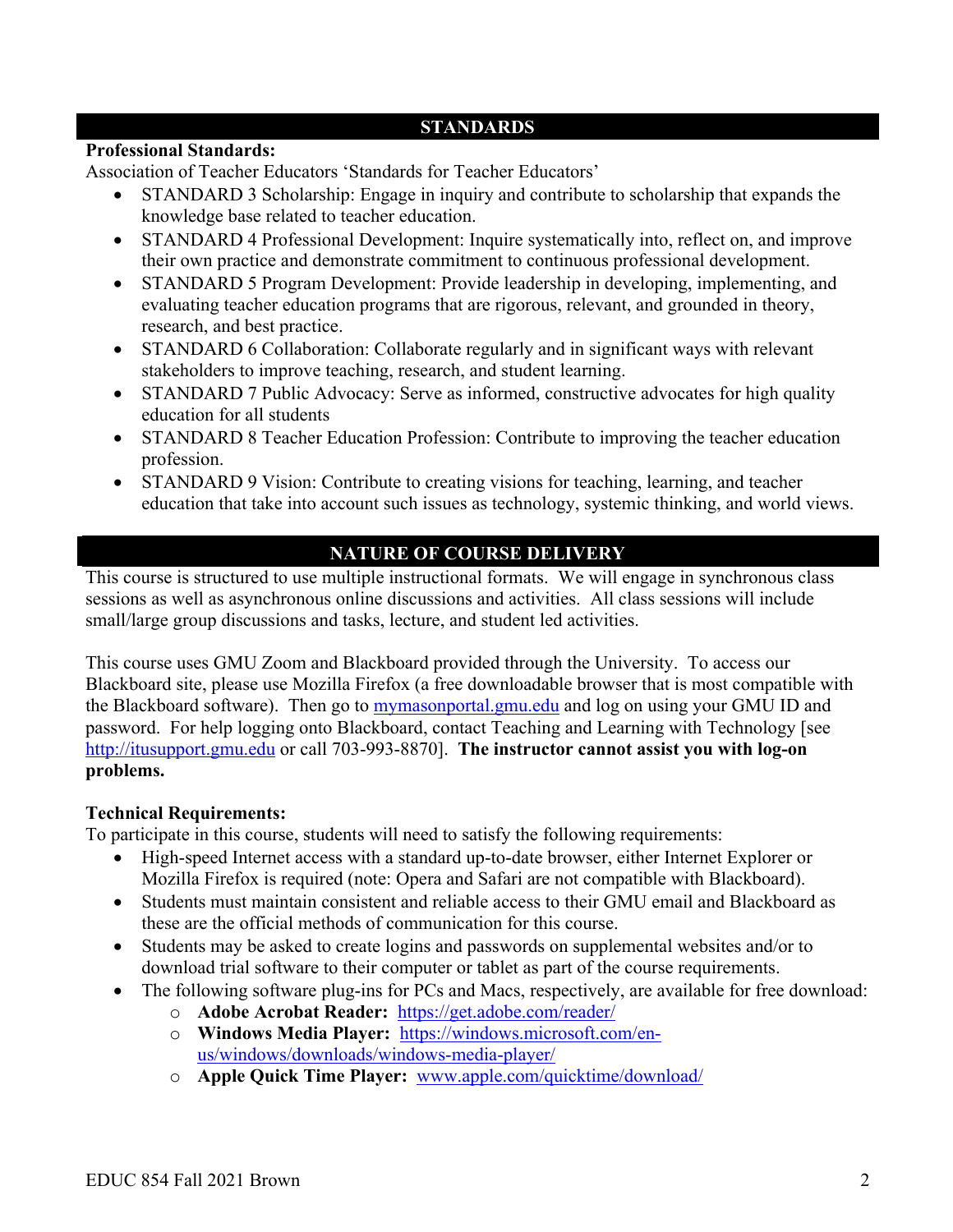## **COURSE READINGS**

### **Required Texts:**

• Weekly readings on Blackboard as assigned (tentative list included in the appendix)

### **Recommended Text:**

• Hoppey, D. T., & Yendol-Hoppey, D., (2018). *Outcomes of high-quality clinical practice in teacher education*. Charlotte, NC: Information Age Publishing.

## **COURSE ASSIGNMENTS & EVALUATION**

#### **Assignments and/or Examinations:**

1) *Course attendance and participation (15 points):* This course operates with the assumption that knowledge is socially constructed and the most meaningful learning opportunities are those where you have the opportunity to offer and explore diverse perspectives with peers. Our class meetings will reflect my desire to create a learning community where multiple perspectives are heard and respected. To do this it is expected that you attend all scheduled classes and asynchronous/synchronous online meetings outlined within the syllabus. In addition, you are expected to be on time to class each week unless advance notice has been provided to the instructor.

Participation should raise the level of academic discourse, which may include asking questions and encouraging exploration, consideration, and learning. To be active participants in class, you must complete all pre-assigned readings and tasks **before** the class session for which they are assigned. Additionally, cell phones are for emergency use only and it is expected that you will not use cell phones in class for purposes such as texting, social media, or phone calls.

- 2) *Critical Reflections and Connections (5 points each; 15 points):* At three points in the semester, we will read broadly about a topic related to working in schools. For this assignment, across the designated weeks (see tentative calendar), you are responsible for:
	- Identifying a research-based article (outside our course reading list) that connects to the broad topic, and informs your personal areas of interests.
	- Reflecting critically on the connections between your article and the anchor readings for the course using the online tool provided.
	- Preparing 2-3 questions that probe the class' thinking about the connections to your selected research-based article and the broad class topic for that week.
- 3) *Discussion Co-Facilitation* (5 points each; 10 points total) On your designated dates, you and a partner(s) will prepare specific discussion questions and activities about the readings for the day to spark a critically reflective discussion amongst your peers. You should plan for 45 minutes of cofacilitated instruction (inclusive of discussion and activity-based exercises). Upon completion of your facilitation, you will complete a brief reflection (1-2 pages) on your preparation for and execution of the facilitation.

### *4) Practice-Based Clinical Experience (25 points)*

• In this assignment you are going to do a deep dive into a practice-based experience related to a possible role working in schools. Three course meetings are dedicated to this experience.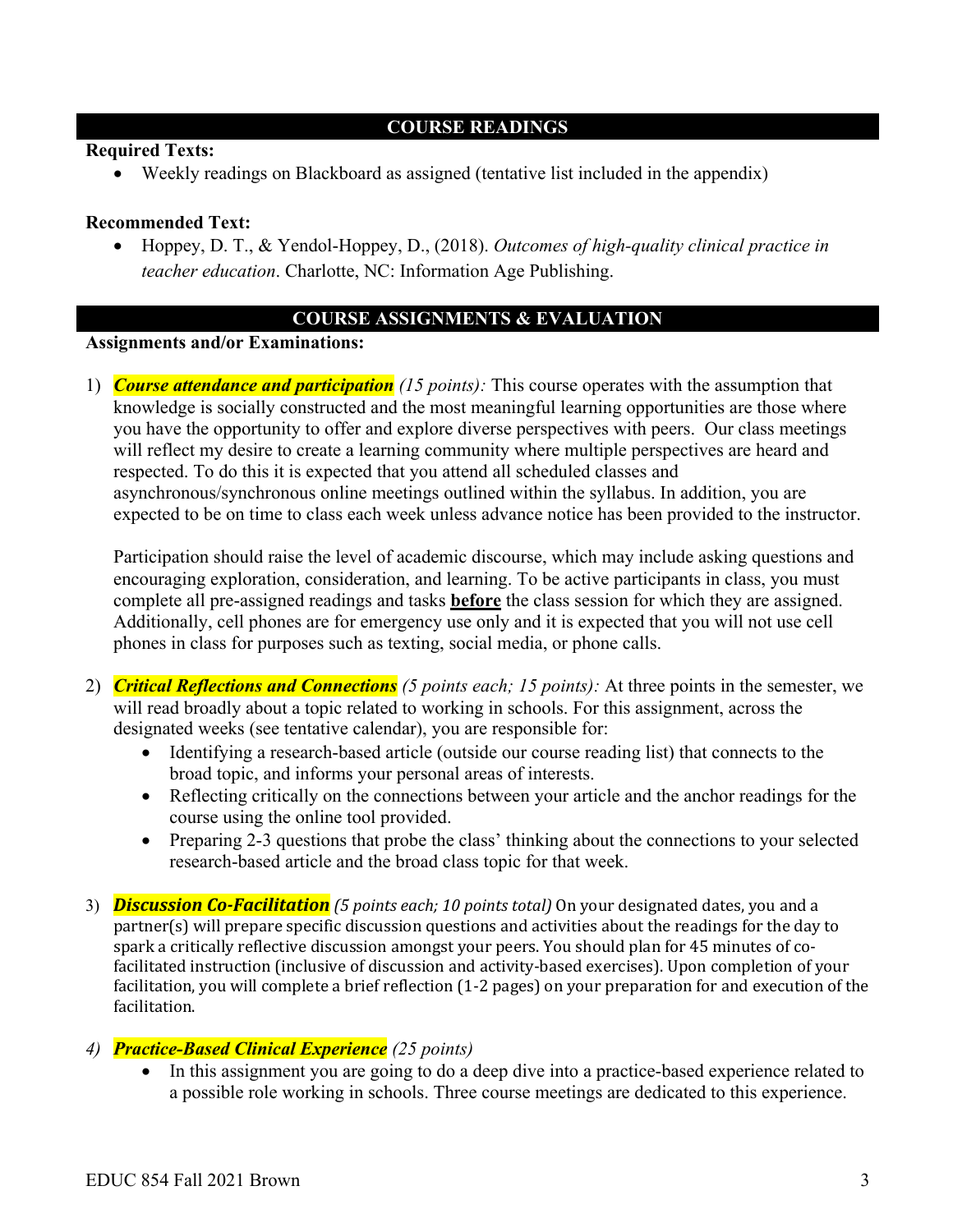- i. First, as a class, we will collectively **identify** multiple roles related to working in schools. This may include, but is not limited to shadowing a supervisor, a mentor teacher, an instructional coach, staff development leader, a site-based course instructor, etc.
- ii. Next, you will select one role that you will **explore** with more deeply. You could select a role that you feel aligns with your long-term goals or one that you hadn't considered but want to understand more fully. You could identify two or three roles and briefly explore each. As an alternative, you might consider application-based activities in lieu of multiple observations. For example, you might shadow a supervisor and engage in a feedback cycle.
	- 1) Regardless of route, you will need to
		- a. identify an expert engaged in the work in schools you are studying and conduct observation(s) of the expert(s).
		- b. Following the observation(s), you will conduct brief interview(s) with the expert(s) to more fully understand your observations and the role. The interview(s) should be transcribed and submitted with your final product.
- iii. In the third and final phase, you will reflect upon and share your summative work. **This 10 min presentation** should include:
	- 1) A brief overview of your practice-based clinical experience
	- 2) A summative reflection of your learning from the experience.
	- 3) A look into the future through consideration of the implications for your career trajectory:
		- a. What role you see yourself in as it relates to working in schools
		- b. How you are going to prepare for that role—what is needed next in terms of your doctoral experiences? How are you going to make sure these happen?
		- c. the lead on a practice-based clinical experience: engage in a coaching cycle, observing and providing feedback to a teacher candidate/peer, leading a professional development session.
- iv. Your work should be supported by the research literature—our course readings and additional readings that may support your specific experience.

## 5) *Final Project (35 points)*

- Using your specific interests as they relate to working in boundary spanning roles, choose a final project format (e.g., a review of the literature, a research proposal format or a goal statement) that: 1) furthers your interest, 2) connects to the overarching tenets of the course, and 3) benefits your professional development trajectory. You should meet with the instructor to make the best selection of project type.
- Write a brief proposal (max 500 words) that describes your intended final outcome. This will be collected early in the semester to make sure you are off to a solid start. It should include
	- i. Overview
	- ii. Relevance to the field
	- iii. Proposed project
	- iv. Timeline
	- v. Initial Resources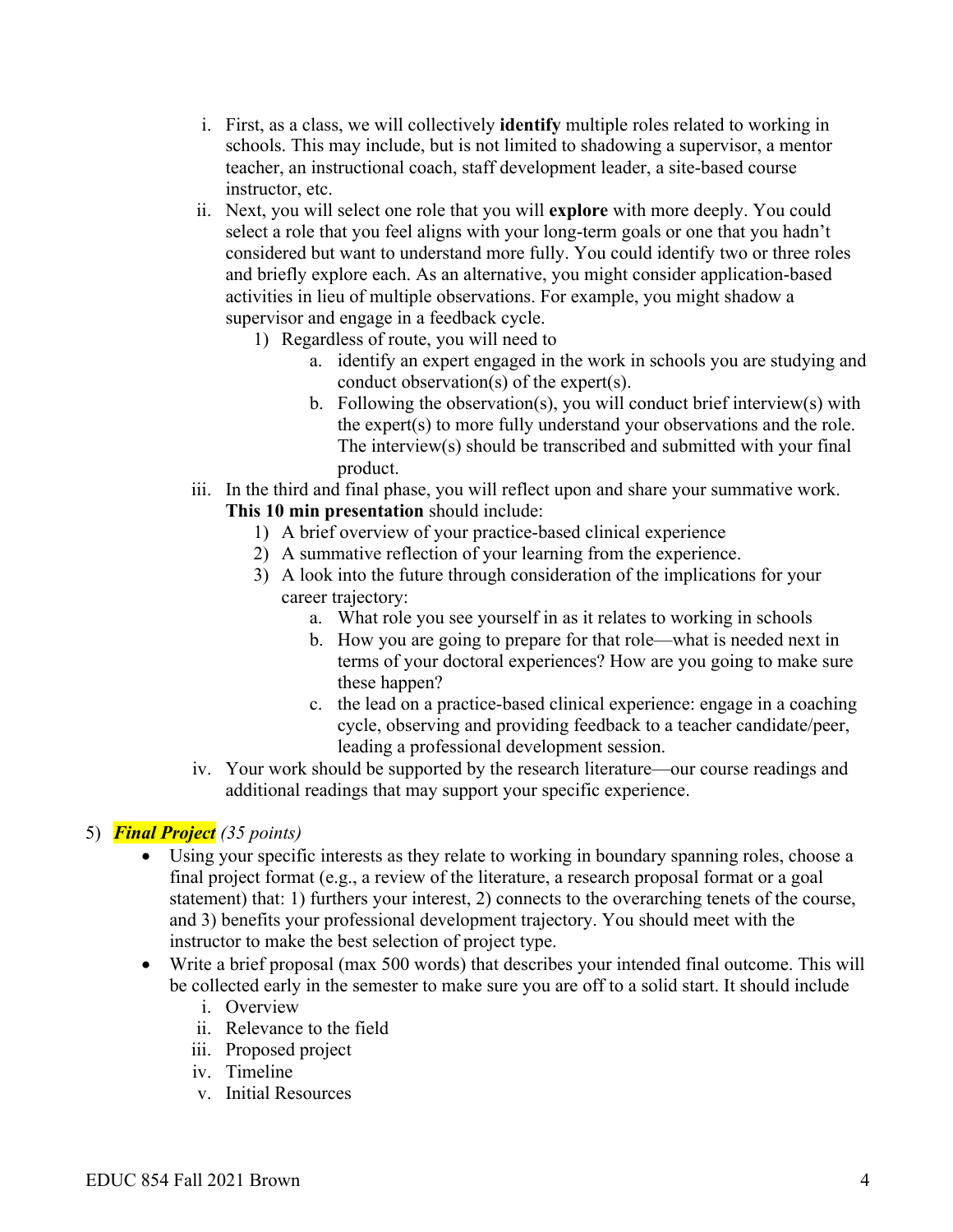- Your final project should demonstrate both your broad understanding of the body of knowledge as it relates to working in schools in boundary spanning roles and your specific understanding of application of this knowledge to your field of interest. Your final project will be evaluated based on your ability to ground your discussion in the body of literature. You are encouraged to use any course content that might lend strength to your position. In addition, you are expected to expand on this foundational knowledge in your specific field of interest.
	- i. If you choose the research proposal option, your final project should include an introduction, a literature review (minimum 10 sources with at least 7 being research articles), and proposed methodology.
	- ii. If you choose the literature review option, your final project should include an introduction and a synthesis of the literature related to your area of interest (minimum 15 resources with at least 10 being research articles).
	- iii. If you choose the goal statement option, your final project should include an introduction, relevance of course content to future work in PhD program, and application of literature related to your area of interest (minimum of 10 sources with at least 7 being research articles).

## **Other Requirements:**

*Work Timeliness Expectations* All written papers are **expected to be double-spaced, with 1" margins, and in 12-point font** (Times New Roman, Calibri, or Arial). **APA format is expected**. If you do not have a 6<sup>th</sup> Edition APA manual, the OWL at Purdue is an excellent resource: http://owl.english.purdue.edu/owl/resource/560/01/

**\*Please Note:** The GMU Writing Center offers online support via email. They will provide feedback on your writing within one hour. Graduate and professional writing can be difficult; I encourage you to take advantage of this service. http://writingcenter.gmu.edu/?page\_id=177

It is expected that all class assignments will be submitted on time to the correct location; therefore, **late assignments will not receive full credit**. Assignments turned in late will receive an automatic deduction of one letter grade making the highest possible score equivalent to 80% (B). All assignments must be submitted to Blackboard or my email on the due date stated within the course calendar (see below) and should be submitted at the beginning of class. All assignment titles should use the last name underscore and assignment title (e.g., Brown\_FinalProject)

**You are expected to contribute to both class and online discussions and activities** as well as genuinely listen to peers as they do the same. In addition, **you are expected to be prepared for each class**, which means having completed all assigned readings and tasks for that class. Cell phones are for emergency use only and **it is expected that you will not use cell phones in class** for purposes such as texting, social media, or phone calls.

*Note: I reserve the right to add, alter, or omit any assignment as necessary during the course of the semester. You will always receive advanced notice of any modifications.*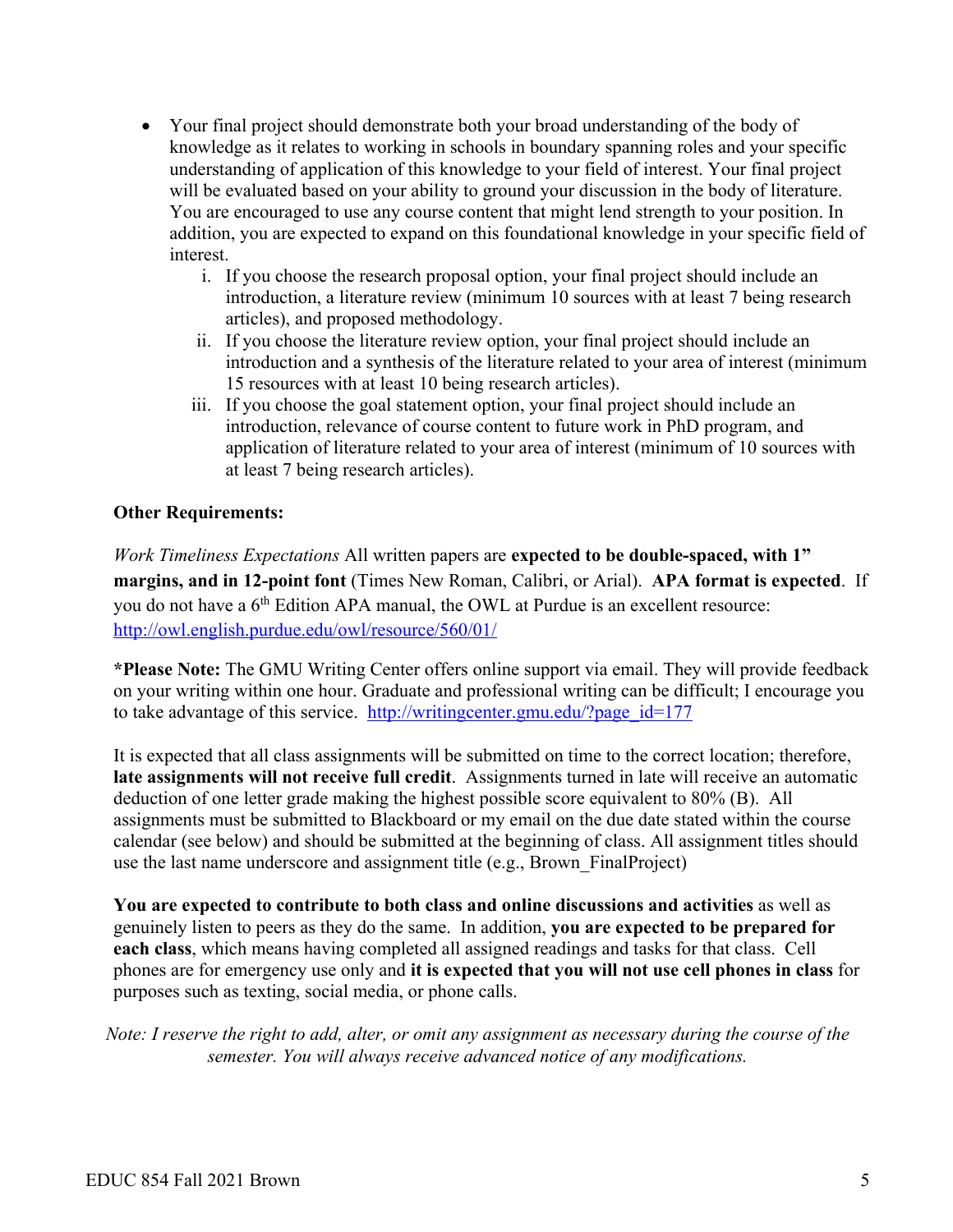| <b>Course Assignments</b>       | Learning        | <b>Points</b>        | <b>Date Due</b>                     |
|---------------------------------|-----------------|----------------------|-------------------------------------|
|                                 | <b>Outcomes</b> |                      |                                     |
| Course attendance $\&$          | 1, 2, 3, 4, 5   | 15 POINTS            | ongoing                             |
| participation                   |                 |                      |                                     |
| <b>Critical Reflections and</b> | 1, 2, 3, 4, 5   | <b>15 POINTS</b>     | $9/13$ , $10/4$ , $10/25$           |
| Connections                     |                 |                      |                                     |
| Discussion Co-Facilitation      | 1, 2, 3, 4, 5   | <b>10 POINTS</b>     | Session 1 (pairs): 9/13, 9/20, 9/27 |
|                                 |                 |                      | Session 2 (triads): 10/18, 10/25    |
| Practice-Based Clinical         | 1, 2, 3, 4, 5   | 25 POINTS            | 11/22                               |
| Experience                      |                 |                      |                                     |
| <b>Final Project</b>            | 1, 2, 3, 4, 5   | Proposal (5 pts)     | Proposal: 10/18                     |
|                                 |                 | <b>Final Project</b> | Final: 12/6                         |
|                                 |                 | $(30 \text{ pts})$   |                                     |

## **3. Grading Policies**

The University-wide system for grading graduate courses is as follows:

| Grade | <b>Standards</b>                         | Grading     | Grade<br><b>Points</b> | <b>Graduate Courses</b>  |
|-------|------------------------------------------|-------------|------------------------|--------------------------|
| $A+$  | <b>Substantially Exceeds</b><br>Standard | $98 - 100$  | 4.00                   | Exemplary / Passing      |
| A     | Meets Standard                           | $93 - 97.9$ | 4.00                   | Excellent / Passing      |
| $A -$ | Meets Standard                           | $90 - 92.9$ | 3.67                   | Satisfactory / Passing   |
| $B+$  | Approaches Standard                      | $88 - 89.9$ | 3.33                   | Satisfactory / Passing   |
| B     | Approaches Standard                      | $83 - 87.9$ | 3.00                   | Satisfactory / Passing   |
| $B -$ | Approaches Standard                      | $80 - 82.9$ | 2.67                   | Satisfactory / Passing   |
| C     | <b>Attempts Standard</b>                 | $70 - 79.9$ | 2.00                   | Unsatisfactory / Passing |
| F     | Does not Meet Standard                   | Below 70%   | 0.00                   | Failing                  |

## **CORE VALUES COMMITMENT**

The College of Education and Human Development is committed to collaboration, ethical leadership, innovation, research-based practice, and social justice. Students are expected to adhere to these principles: http://cehd.gmu.edu/values/.

## **EMERGENCY PROCEDURES**

You are encouraged to sign up for emergency alerts by visiting the website http://alert.gmu.edu. There are emergency posters in each classroom explaining what to do in the event of crises. Further information about emergency procedures exists on emergency.gmu.edu.

## **PROFESSIONAL DISPOSITIONS**

See https://cehd.gmu.edu/students/polices-procedures/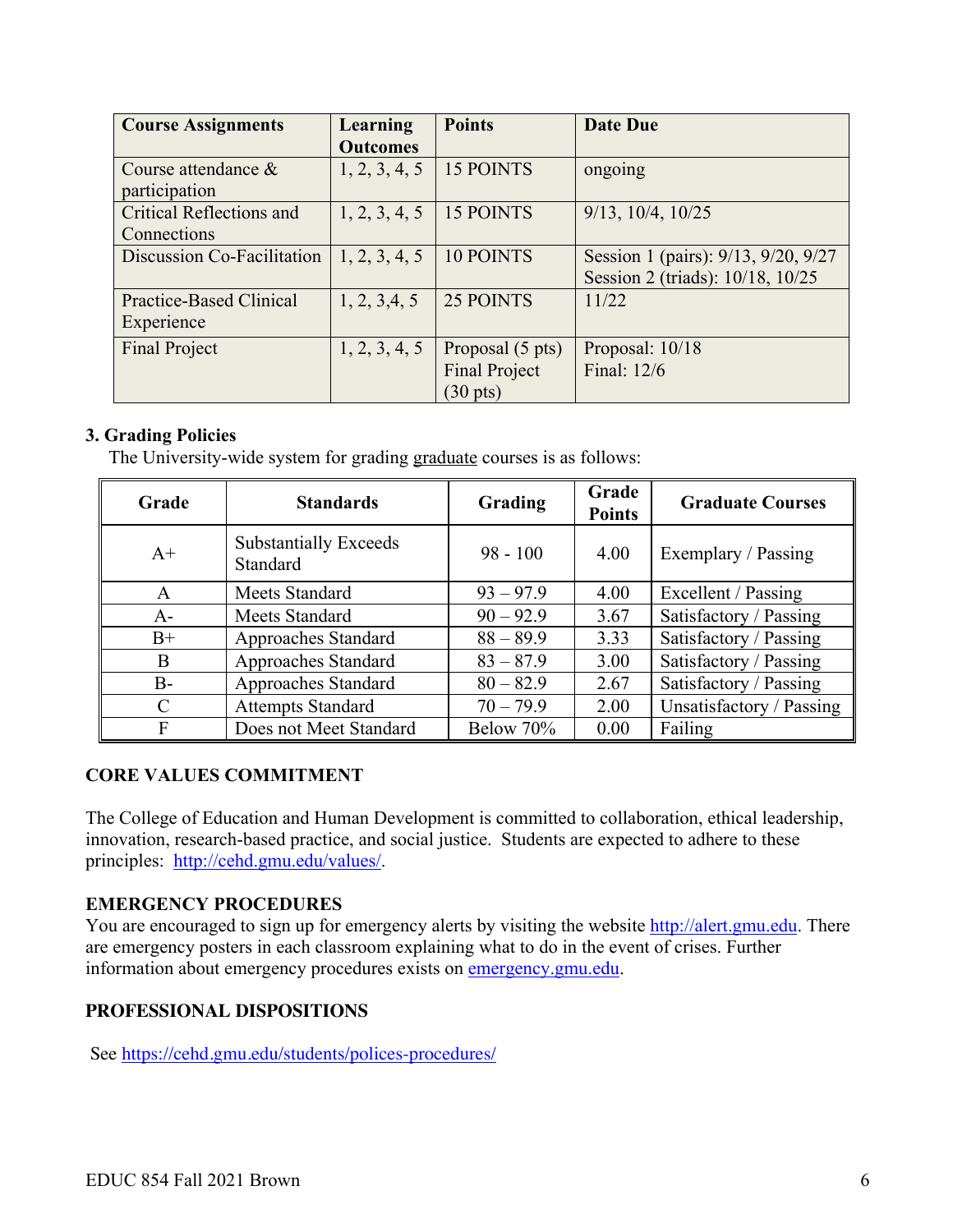### **GMU POLICIES AND RESOURCES FOR STUDENTS**

#### *Policies*

- Students must adhere to the guidelines of the Mason Honor Code (see https://catalog.gmu.edu/policies/honor-code-system/ ).
- Students must follow the university policy for Responsible Use of Computing (see https://universitypolicy.gmu.edu/policies/responsible-use-of-computing/)
- Students are responsible for the content of university communications sent to their Mason email account and are required to activate their account and check it regularly. All communication from the university, college, school, and program will be sent to students **solely** through their Mason email account.
- Students with disabilities who seek accommodations in a course must be registered with George Mason University Disability Services. Approved accommodations will begin at the time the written letter from Disability Services is received by the instructor (see https://ds.gmu.edu/).
- Students must silence all sound emitting devices during class unless otherwise authorized by the instructor.

#### *Campus Resources*

- Questions or concerns regarding use of Blackboard, change the link to: https://its.gmu.edu/knowledgebase/blackboard-instructional-technology-support-for-students/
- For information on student support resources on campus, see https://ctfe.gmu.edu/teaching/student-support-resources-on-campus
- **Notice of mandatory reporting of sexual assault, interpersonal violence, and stalking:** As a faculty member, I am designated as a "Responsible Employee," and must report all disclosures of sexual assault, interpersonal violence, and stalking to Mason's Title IX Coordinator per University Policy 1202. If you wish to speak with someone confidentially, please contact one of Mason's confidential resources, such as Student Support and Advocacy Center (SSAC) at 703-380-1434 or Counseling and Psychological Services (CAPS) at 703-993-2380. You may also seek assistance from Mason's Title IX Coordinator by calling 703-993-8730, or emailing titleix@gmu.edu.

**For additional information on the College of Education and Human Development, please visit our website** https://cehd.gmu.edu/students/**.**

**For additional information on the College of Education and Human Development, Graduate School of Education, please visit our website** http://gse.gmu.edu/**.**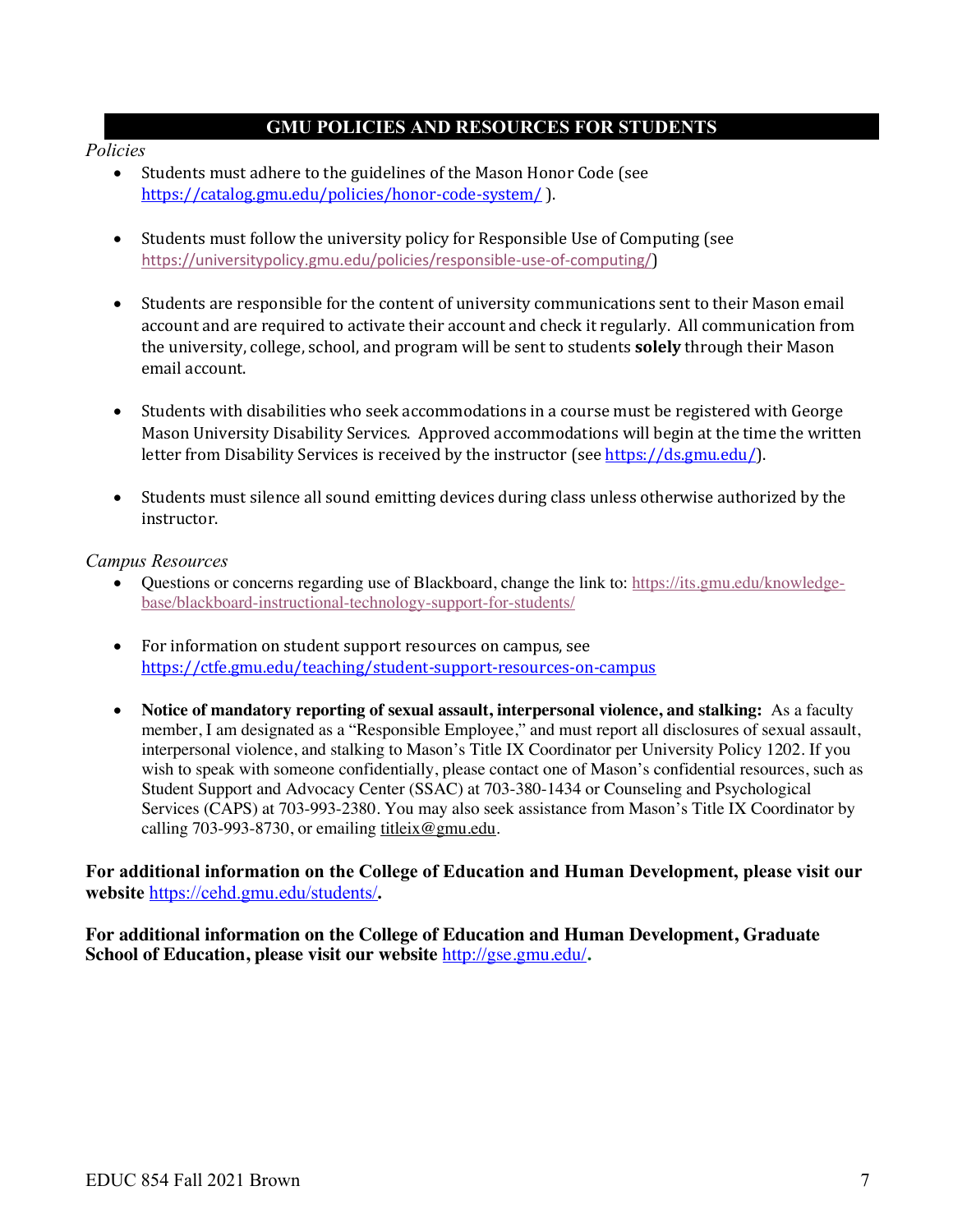## **Tentative Course Schedule**

**\***Faculty reserves the right to alter the schedule as necessary with notification to students. Additional readings may be assigned based on students' interests/needs

| <b>Date</b>      | <b>Guiding Questions</b>                                                                                                                                                                                                                                                                                                                                       | <b>Readings</b>                                                                                                                                                                                                                                                                                                                                                                                                                                                                                                                                                                                                                                                                                                                                                                                                                                                                                                                                               | <b>Assignments</b>                                                  |
|------------------|----------------------------------------------------------------------------------------------------------------------------------------------------------------------------------------------------------------------------------------------------------------------------------------------------------------------------------------------------------------|---------------------------------------------------------------------------------------------------------------------------------------------------------------------------------------------------------------------------------------------------------------------------------------------------------------------------------------------------------------------------------------------------------------------------------------------------------------------------------------------------------------------------------------------------------------------------------------------------------------------------------------------------------------------------------------------------------------------------------------------------------------------------------------------------------------------------------------------------------------------------------------------------------------------------------------------------------------|---------------------------------------------------------------------|
| <b>August 23</b> | <b>Historical Context of Working</b><br>in Schools<br>• Who are we? What were/are<br>our experiences?<br>• What do we want to know<br>and be able to do as teacher<br>educators?<br>• What lexicon and roles<br>associated with working in<br>schools?<br>• What are the various ways<br>you can engage as boundary                                            | <b>Before Class:</b><br>National Council for Accreditation of Teacher Education<br>(2010). Report of the Blue Ribbon Panel on clinical<br>preparation and partnerships for improved learning.<br>Washington, D.C. Retrieved from<br>http://caepnet.org/~/media/Files/caep/accreditation-<br>resources/blue-ribbon-panel.pdf.<br>Holmes Group. (1990). Tomorrow's teachers: Principles for<br>the design of PDSs. A report of the Holmes group. East<br>Lansing, MI: Author.<br>In Class:<br>Paufler, N. A., & Amrein-Beardsley, A. (2016). Preparing                                                                                                                                                                                                                                                                                                                                                                                                          | Review Syllabus                                                     |
| <b>August 30</b> | spanning teacher educators<br>(teaching, research, advocacy)<br>working in schools?<br><b>Current Context of Working</b><br>in Schools<br>• What are current frameworks<br>and standards associated with<br>working in schools?<br>• What are current professional<br>organizations and readings<br>associated with working in<br>schools?<br>• What is a PDS? | teachers for educational renewal within current contexts of<br>accountability: Reflecting upon John Goodlad's Twenty<br>Postulates. Journal of Teacher Education, 67(4), 251-262.<br>https://doi.org/10.1177/0022487116660154<br>American Association of Colleges for Teacher Education<br>(2018). A pivot toward clinical practice, it's lexicon, and the<br>renewal of educator preparation: A report of the AACTE<br>Clinical Practice Commission. Washington D.C.: Authors.<br>Dennis, D. V., Burns, R. W., Tricarico, K., van Ingen, S.,<br>Jacobs, J., & Davis, J. (2017). Problematizing clinical<br>education: What is our future? In R. Flessner & D. Lecklider<br>(Eds.), The power of clinical preparation in teacher education<br>(pp.1-20). Lanham, MD: Rowman & Littlefield.<br>Burn, K., & Mutton, T. (2015). A review of 'research<br>informed clinical practice in initial teacher education.<br>Oxford Review of Education, 41(2), 217-233. | <b>Getting Started Survey</b><br>Setting Up Personal Google Account |
|                  |                                                                                                                                                                                                                                                                                                                                                                | CAEP Standard 2:                                                                                                                                                                                                                                                                                                                                                                                                                                                                                                                                                                                                                                                                                                                                                                                                                                                                                                                                              |                                                                     |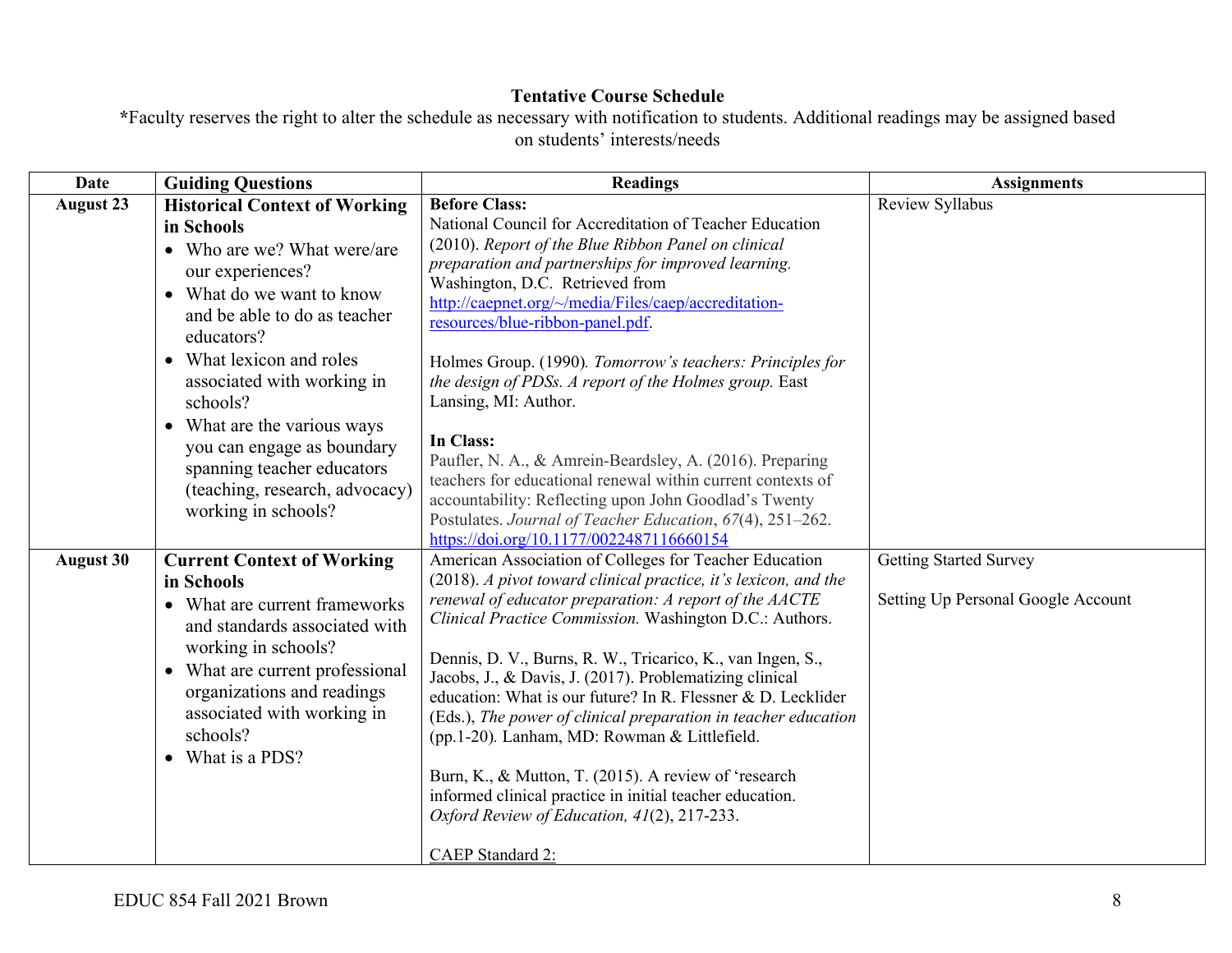|  | http://caepnet.org/standards/2022-itp/standard-<br>$\bullet$  |  |
|--|---------------------------------------------------------------|--|
|  |                                                               |  |
|  |                                                               |  |
|  | <b>SELECT THREE:</b>                                          |  |
|  | <b>Broad standards</b>                                        |  |
|  | <b>ATE Field Standards:</b>                                   |  |
|  | • http://www.atel.org/pubs/uploads/nfdfstds.pdf               |  |
|  | <b>NAPDS 9 Essentials:</b>                                    |  |
|  | https://napds.org/nine-essentials/                            |  |
|  | $\bullet$                                                     |  |
|  | Virginia Performance Standards:                               |  |
|  | • https://www.doe.virginia.gov/teaching/performa              |  |
|  | nce evaluation/teacher/index.shtml                            |  |
|  | NBPTS (choose field-specific standards):                      |  |
|  | https://www.nbpts.org/standards-five-core-<br>$\bullet$       |  |
|  | propositions/                                                 |  |
|  |                                                               |  |
|  | <b>Content-specific standards</b>                             |  |
|  | NSTA:                                                         |  |
|  | http://static.nsta.org/pdfs/2020NSTAStandards.pdf             |  |
|  | NCTM:                                                         |  |
|  | https://www.nctm.org/uploadedFiles/Standards and Positions    |  |
|  | /PSSM ExecutiveSummary.pdf                                    |  |
|  | NAEYC:                                                        |  |
|  | https://www.naeyc.org/our-work/families/10-naeyc-program-     |  |
|  | standards                                                     |  |
|  | NCTE:                                                         |  |
|  |                                                               |  |
|  | http://www.ncte.org/standards/ncte-ira                        |  |
|  | ILA:                                                          |  |
|  | https://literacyworldwide.org/get-                            |  |
|  | resources/standards/standards-2017                            |  |
|  | NCSS:                                                         |  |
|  | https://www.socialstudies.org/standards/introduction          |  |
|  | CEC:                                                          |  |
|  | https://www.cec.sped.org/Standards                            |  |
|  | <b>CAEP ELEM:</b>                                             |  |
|  | http://caepnet.org/accreditation/caep-accreditation/caep-k-6- |  |
|  | elementary-teacher-standards                                  |  |
|  | ELL:                                                          |  |
|  | https://www.tesol.org/advance-the-field/standards             |  |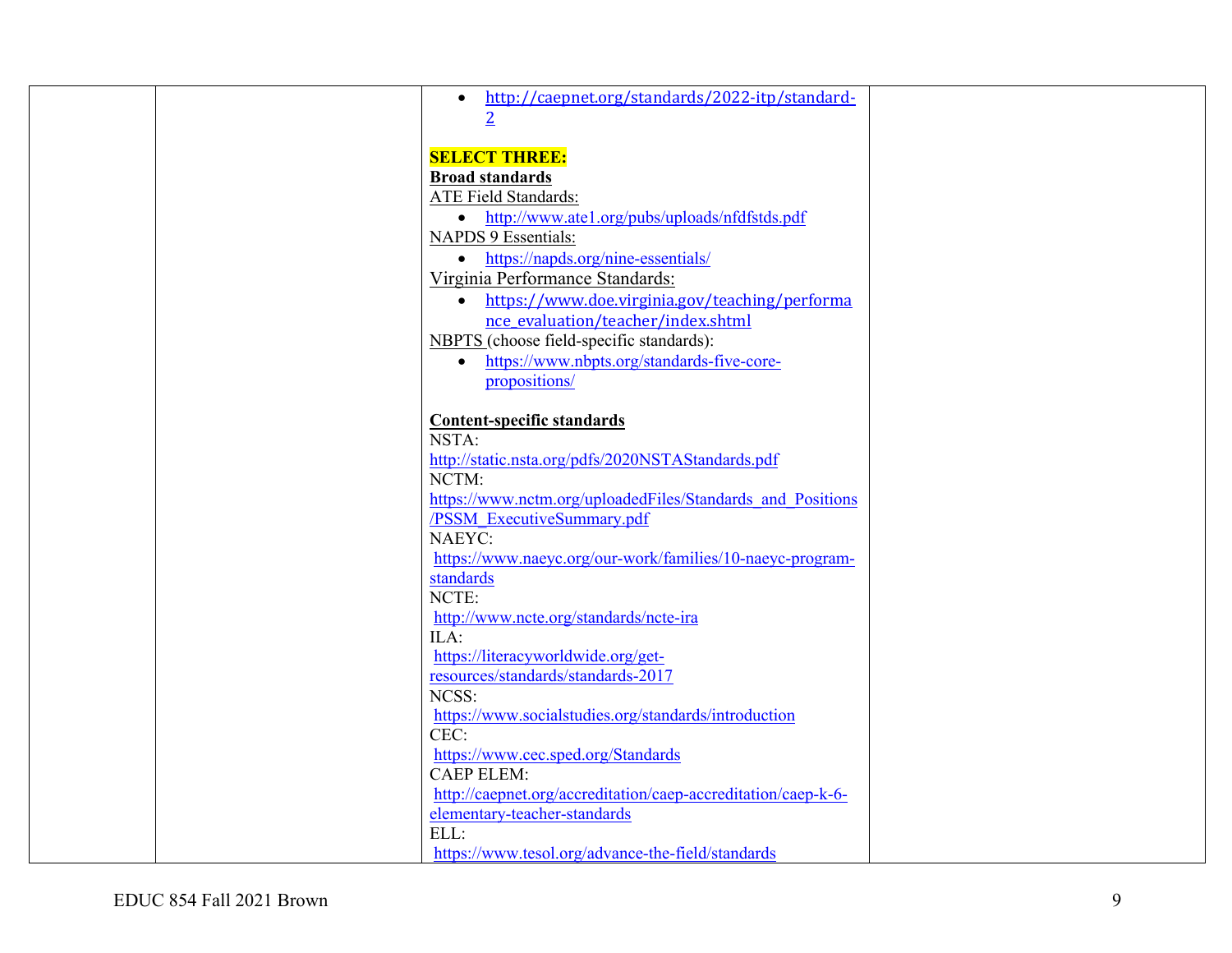| September 6  |                                                                                                                   | No Class - Labor Day                                                                                                                                                                                                                                                                                         |                                     |
|--------------|-------------------------------------------------------------------------------------------------------------------|--------------------------------------------------------------------------------------------------------------------------------------------------------------------------------------------------------------------------------------------------------------------------------------------------------------|-------------------------------------|
| September 13 | <b>Understanding Clinical Teacher</b><br><b>Preparation: Field Experiences</b>                                    | Clift, R. T., & Brady, P. (2009). Research on methods courses<br>and field experiences. In M. Cochran-Smith and K. Zeichner                                                                                                                                                                                  | Discussion Co-Facilitation 1        |
|              | • What do we know historically<br>about the nature of field<br>experiences from the research<br>literature?       | (Eds.), Studying teacher education: The report of the AERA<br>panel on research and teacher education (pp 309-346).<br>Mahway, NJ: Erlbaum.                                                                                                                                                                  | Critical Reflection & Connections 1 |
|              | • What do we know currently<br>about the nature of field<br>experiences from current<br>trends in the literature? | Zeichner, K., & Bier, M. (2015). Opportunities and pitfalls in<br>the turn toward clinical experience in U.S. teacher education.<br>In E.R. Hollins (Ed.), Rethinking field experiences in<br>preservice teacher preparation: meeting new challenges for<br>accountability (pp. 20-46). New York: Routledge. |                                     |
|              |                                                                                                                   | Brown, E. L., Groth, L., Parker, A., Laurits, E., & O'Brien, C.<br>(in press). Pathways to partnership: How a differentiated<br>approach sustained PDS efforts during times of uncertainty.<br>School-University Partnerships Special Issue.                                                                 |                                     |
|              |                                                                                                                   | <b>SELECT ONE:</b><br>Zeichner, K. (2010). Rethinking the connections between<br>campus courses and field experiences in college- and<br>university-based teacher education. Journal of Teacher<br>Education, 61(1-2), 89-99.                                                                                |                                     |
|              |                                                                                                                   | Parker, A. K., Groth, L., & Byers, C. Designing and<br>implementing site-based course instruction (2019). The New<br>Educator, 15(2), 130-155.                                                                                                                                                               |                                     |
|              |                                                                                                                   | Matsko, K. K., & Hammerness, K. (2014). Unpacking the<br>"urban" in urban teacher education: Making a case for<br>context-specific preparation. Journal of Teacher Education,<br>$65(2)$ , 128-144.                                                                                                          |                                     |
|              |                                                                                                                   | Ronfeldt, M. (2012). Where should student teachers learn to<br>teach? Effects of field placement school characteristics on<br>teacher retention and effectiveness. Educational Evaluation<br>and Policy Analysis, 34(1), 3-26.                                                                               |                                     |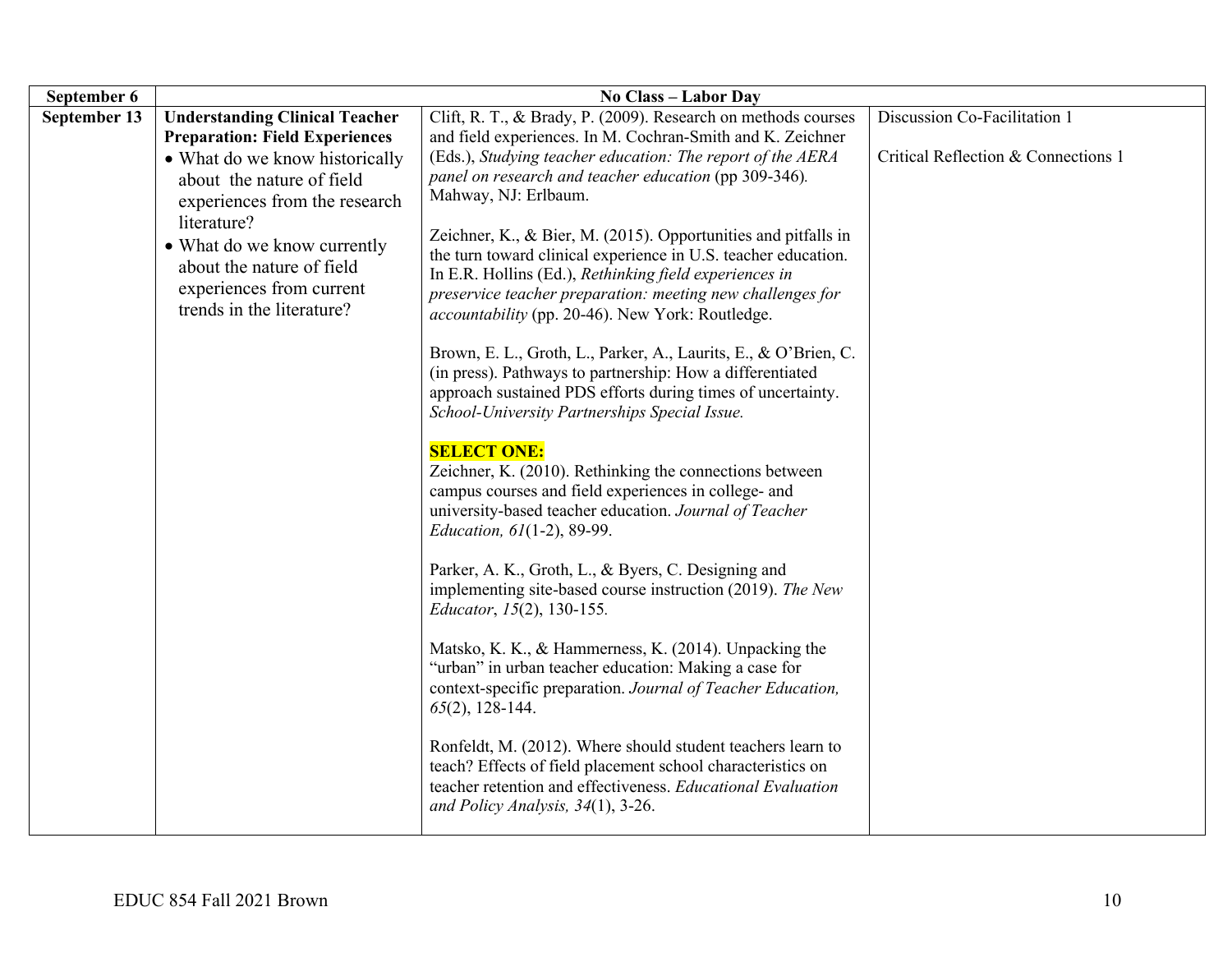|                                                                                                                                                                                                                                                                                       | Zenkov, K. & Pytash, K. E. (2018). Critical, project-based<br>clinical experiences: Their origins and their elements. In K.<br>Zenkov & K.E. Pytash (Eds) Clinical Experiences in Teacher<br>Education: Critical, Project-Based Interventions. New York,<br>NY: Taylor & Francis.<br>Klein, E. J., Taylor, M., Onore, C., Strom, K. & Abrams, L.<br>(2013). Finding a third space in teacher education: Creating an<br>urban teacher residency, Teaching Education, (24)1, 27-57.<br>Solomon, J. (2009). The Boston teacher residency: District-<br>based teacher education. Journal of Teacher Education, 60(5),<br>478-488.<br>Hammerness, K., Williamson, P., & Kosnick, C. (2016).<br>Introduction to the special issue on urban teacher residencies:<br>The trouble with "generic" teacher education. Urban<br><i>Education, 51</i> (10), 1155-1169.<br>Underwood, J. B., Dickinson, G. K., Cantu, D. V. (2018).<br>Restructuring teacher preparation with culturally relevant<br>principles. In Hoppey, D. T., & Yendol-Hoppey, D., (Eds).<br>Outcomes of high-quality clinical practice in teacher |                                                                        |
|---------------------------------------------------------------------------------------------------------------------------------------------------------------------------------------------------------------------------------------------------------------------------------------|-----------------------------------------------------------------------------------------------------------------------------------------------------------------------------------------------------------------------------------------------------------------------------------------------------------------------------------------------------------------------------------------------------------------------------------------------------------------------------------------------------------------------------------------------------------------------------------------------------------------------------------------------------------------------------------------------------------------------------------------------------------------------------------------------------------------------------------------------------------------------------------------------------------------------------------------------------------------------------------------------------------------------------------------------------------------------------------------------------------|------------------------------------------------------------------------|
|                                                                                                                                                                                                                                                                                       |                                                                                                                                                                                                                                                                                                                                                                                                                                                                                                                                                                                                                                                                                                                                                                                                                                                                                                                                                                                                                                                                                                           |                                                                        |
| <b>Exploring Boundary Spanning</b><br><b>Roles in Clinical Teacher</b><br>Preparation<br>• Who is working in boundary<br>spanning roles in teacher<br>preparation?<br>• What are the experiences of<br>various stakeholders?<br>(Guest Speakers - Lois Groth and<br>Charlene O'Brien) | Murray, J. (2017). Defining Teaching Educators: International<br>Perspectives and Contexts. In D. Jean Clandinin, & Jukka<br>Husu (Eds). The SAGE Handbook of Research on Teacher<br>Education (pp. 1017-1032). Thousand Oaks, CA: SAGE<br>Publications.<br><b>SELECT THREE: UNIVERSITY- BASED TEACHER</b><br><b>EDUCATORS</b><br>Burns, R. W. & Badiali, B. J. (2015) When supervision is<br>conflated with evaluation: teacher candidates' perceptions of<br>their novice supervisor, Action in Teacher<br>Education, 37(4), 418-437.<br>Slick, S. K. (1998). University supervisor: A disenfranchised<br>outsider. Teaching and Teacher Education, 148, 821-834.                                                                                                                                                                                                                                                                                                                                                                                                                                       | Discussion Co-Facilitation 2                                           |
|                                                                                                                                                                                                                                                                                       |                                                                                                                                                                                                                                                                                                                                                                                                                                                                                                                                                                                                                                                                                                                                                                                                                                                                                                                                                                                                                                                                                                           | education (pp. 197-218). Charlotte, NC: Information Age<br>Publishing. |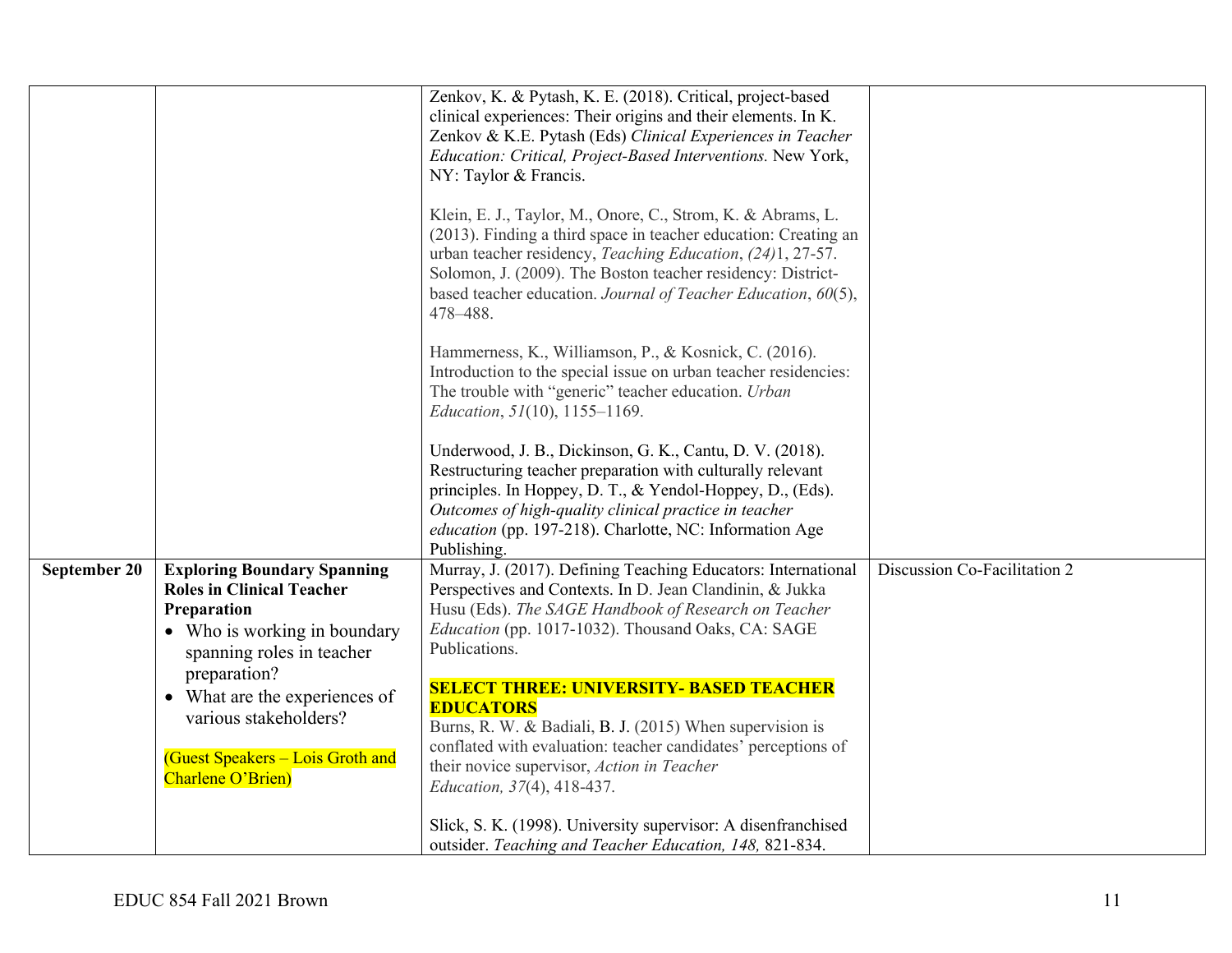|              |                                    | Burns, R. W. & Badiali, B. J. (2016) Unearthing the<br>complexities of clinical pedagogy in supervision: Identifying<br>the pedagogical skills of supervisors. Action in Teacher<br>Education, 38(2), 156-17.<br>Cuenca, A. (2010). In Loco Paedagogus: The pedagogy of a<br>novice university supervisor. Studying Teacher<br>Education, $6(1)$ , 29-43. |                              |
|--------------|------------------------------------|-----------------------------------------------------------------------------------------------------------------------------------------------------------------------------------------------------------------------------------------------------------------------------------------------------------------------------------------------------------|------------------------------|
|              |                                    | Chandler-Olcott, K., Dotger, S., Waymouth, H., Crosby, M.,                                                                                                                                                                                                                                                                                                |                              |
|              |                                    | Lahr, M., Hinchman, K., Newvine, K., & Nieroda,                                                                                                                                                                                                                                                                                                           |                              |
|              |                                    | J. (2018). Teacher candidates learn to enact curriculum in a                                                                                                                                                                                                                                                                                              |                              |
|              |                                    | partnership-sponsored literacy enrichment program for                                                                                                                                                                                                                                                                                                     |                              |
| September 27 | <b>Exploring Boundary Spanning</b> | youth, The New Educator, (14)3, 192-211.<br>Czerniawski, G.; Kidd, W. & Murray, J. (2019) We are all                                                                                                                                                                                                                                                      | Discussion Co-Facilitation 3 |
|              | <b>Roles in Clinical Teacher</b>   | teacher educators now: Understanding school based teacher                                                                                                                                                                                                                                                                                                 |                              |
|              | Preparation                        | educators in times of change in England. In J. Murray, A                                                                                                                                                                                                                                                                                                  |                              |
|              | • Who is working in boundary       | Swennen, and C. Kosnik (Eds). International Research,                                                                                                                                                                                                                                                                                                     |                              |
|              | spanning roles in teacher          | Policy, and Practice in Teacher Education. (p. 171-185).                                                                                                                                                                                                                                                                                                  |                              |
|              | preparation?                       | Basel, Switzerland: Spring International Publishing                                                                                                                                                                                                                                                                                                       |                              |
|              | • What are the experiences of      | <b>SELECT ONE: SCHOOL-BASED TEACHER</b>                                                                                                                                                                                                                                                                                                                   |                              |
|              | various stakeholders?              | <b>EDUCATORS</b>                                                                                                                                                                                                                                                                                                                                          |                              |
|              | (Guest Speakers - Dawn Evans (SF   | Mark, K. M., & Nolan, J. F. (2018) Understanding mentoring                                                                                                                                                                                                                                                                                                |                              |
|              | - Old Bridge ES) & TBD)            | practices in a professional development school partnership. In                                                                                                                                                                                                                                                                                            |                              |
|              |                                    | Hoppey, D. T., & Yendol-Hoppey, D., (Eds). Outcomes of                                                                                                                                                                                                                                                                                                    |                              |
|              |                                    | high-quality clinical practice in teacher education (pp. 17-37).                                                                                                                                                                                                                                                                                          |                              |
|              |                                    | Charlotte, NC: Information Age Publishing.                                                                                                                                                                                                                                                                                                                |                              |
|              |                                    | DeBiase, J. A., Butler, W. A., Khan, R., & Dyer, P. A. (2018).                                                                                                                                                                                                                                                                                            |                              |
|              |                                    | The site coordinator in a clinically rich teacher education                                                                                                                                                                                                                                                                                               |                              |
|              |                                    | program. In Hoppey, D. T., & Yendol-Hoppey, D., (Eds).                                                                                                                                                                                                                                                                                                    |                              |
|              |                                    | Outcomes of high-quality clinical practice in teacher                                                                                                                                                                                                                                                                                                     |                              |
|              |                                    | education (pp. 39-59). Charlotte, NC: Information Age                                                                                                                                                                                                                                                                                                     |                              |
|              |                                    | Publishing.                                                                                                                                                                                                                                                                                                                                               |                              |
|              |                                    | Clarke, A., Triggs, V., Nielsen, W. (2014). Cooperating                                                                                                                                                                                                                                                                                                   |                              |
|              |                                    | teacher participation in teacher education: A review of the                                                                                                                                                                                                                                                                                               |                              |
|              |                                    | literature. Review of Educational Research, 84(2), 163-202.                                                                                                                                                                                                                                                                                               |                              |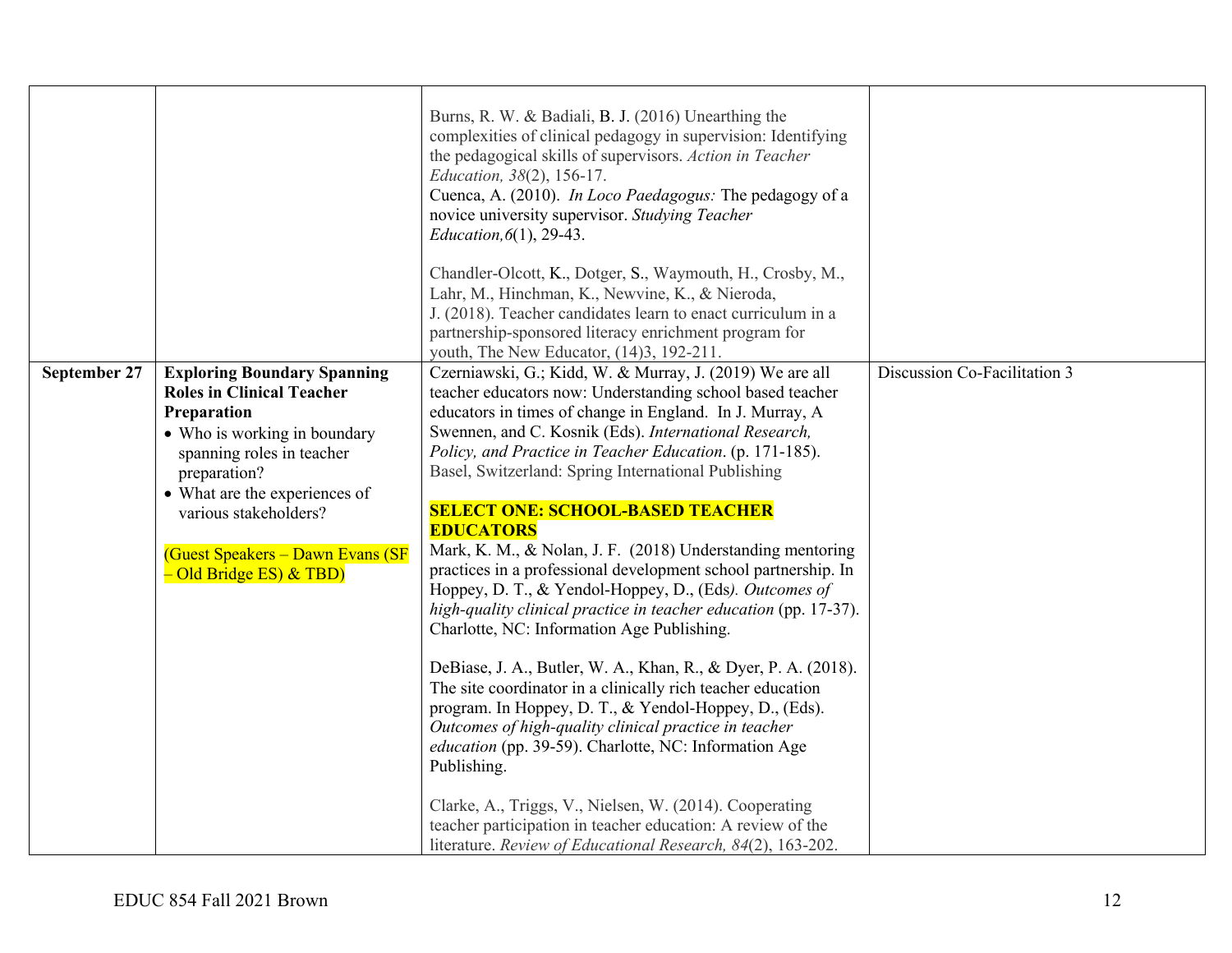|                |                                 | White, E., Dickerson, C. & Weston, K. (2015). Developing an<br>appreciation of what it means to be a school-based teacher                                                                                                                                                                 |                                            |
|----------------|---------------------------------|-------------------------------------------------------------------------------------------------------------------------------------------------------------------------------------------------------------------------------------------------------------------------------------------|--------------------------------------------|
|                |                                 | educator, European Journal of Teacher Education, 38(4), 445-<br>459.                                                                                                                                                                                                                      |                                            |
|                |                                 | Hoffman, J. V., Mosley Wetzel, M., Maloch, B., Greeter, E.,<br>DeJulio, S., & Khan Vlach, S. (2015). What can we learn from<br>studying the coaching interactions of cooperating teachers and<br>preservice teachers? A literature review. Teaching and<br>Teacher Education, 52, 99-112. |                                            |
|                |                                 | <b>SELECT ONE: TEACHER CANDIDATES</b><br>Murray, J., Czerniawski, G., Barber, P. (2019) Who is                                                                                                                                                                                            |                                            |
|                |                                 | teaching me and what do they know? Student teachers'<br>perceptions of their teacher educators and mentor teachers. In                                                                                                                                                                    |                                            |
|                |                                 | J. Murray, A Swennen, and C. Kosnik (Eds). International                                                                                                                                                                                                                                  |                                            |
|                |                                 | Research, Policy, and Practice in Teacher Education. (p. 171-<br>185). Basel, Switzerland: Spring International Publishing                                                                                                                                                                |                                            |
|                |                                 | Valencia, S. W., Martin, S. D. Place, N.A., & Grossman, P.<br>(2009). Interactions in student teaching: Lost opportunities for<br>learning. Journal of Teacher Education, 60(3), 304-322.                                                                                                 |                                            |
|                |                                 | Gelfuso, A. & Dennis, D.V. (2017). Reproducing figured                                                                                                                                                                                                                                    |                                            |
|                |                                 | worlds of literacy teaching and learning: Examining the<br>"language-in-use" of an inservice and preservice teacher                                                                                                                                                                       |                                            |
|                |                                 | enacting the practice of literacy planning,. Action in Teacher<br>Education, 39(1), 67-84.                                                                                                                                                                                                |                                            |
|                |                                 | Hoppey, D., Allsopp, D., Riley, M. W., Frier, A., & Han, S.                                                                                                                                                                                                                               |                                            |
|                |                                 | (2018). Understanding teacher candidates' perspectives of<br>learning to teach during an innovative summer practicum. In                                                                                                                                                                  |                                            |
|                |                                 | Hoppey, D. T., & Yendol-Hoppey, D., (Eds). Outcomes of                                                                                                                                                                                                                                    |                                            |
|                |                                 | high-quality clinical practice in teacher education (pp. 171-<br>194). Charlotte, NC: Information Age Publishing.                                                                                                                                                                         |                                            |
| October 4      | <b>Understanding Teacher</b>    | Glickman, C. D., Gordon, S. P., Ross-Gordon, J. M. (2018).                                                                                                                                                                                                                                | Critical Reflection & Connections 2        |
| (Asynchronous) | <b>Professional Development</b> | SuperVision and instructional leadership: A developmental                                                                                                                                                                                                                                 |                                            |
|                |                                 |                                                                                                                                                                                                                                                                                           | Practice-Based Experience Exploratory Work |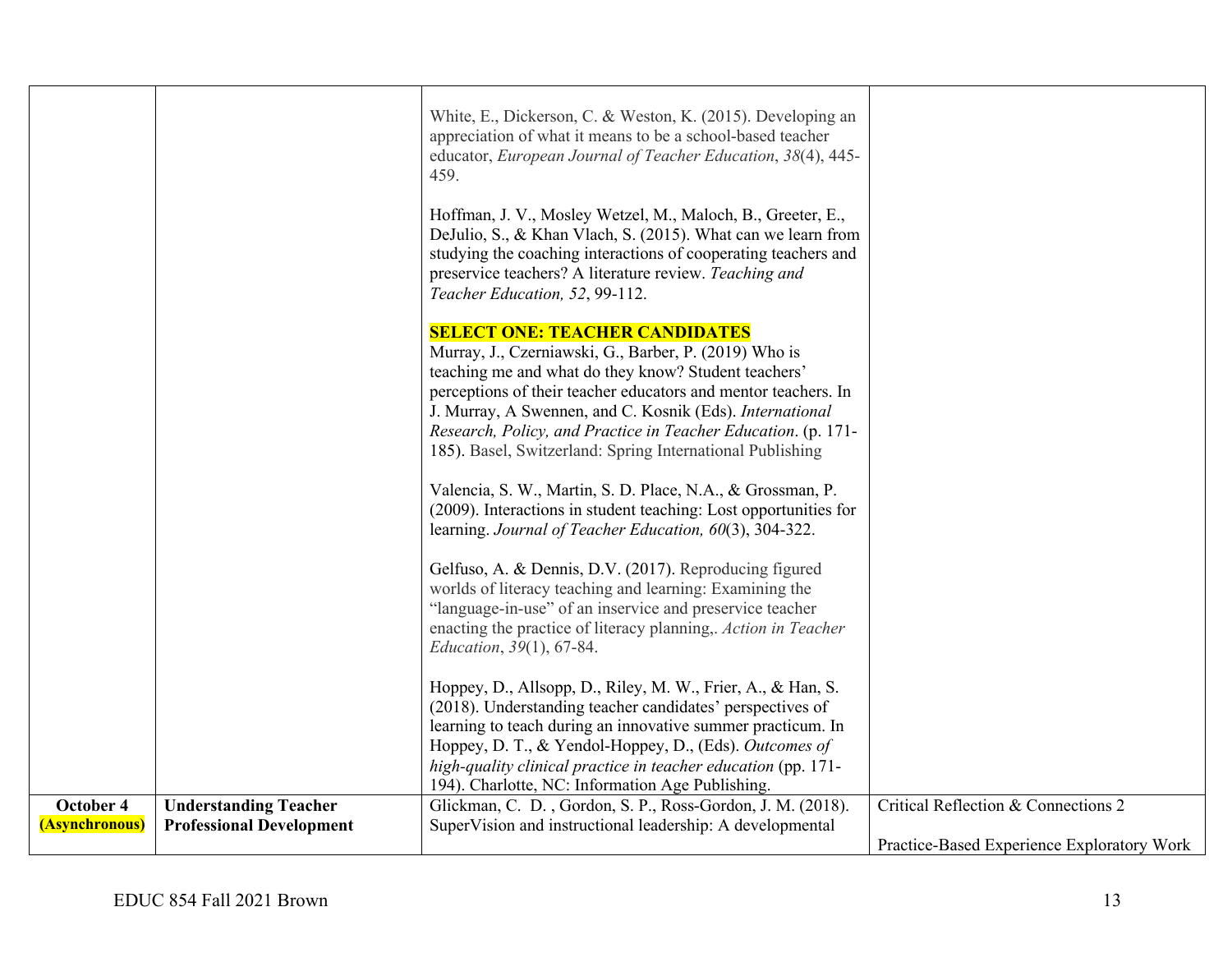|            | • What are the key elements of<br>effective teacher professional<br>development?<br>• What is peer coaching and<br>how does it facilitate teacher<br>professional development?                                                                                                                                                           | approach (10 <sup>th</sup> ed). Pearson. Chapter 18: Professional<br>Development<br><b>SELECT ONE:</b><br>National Center on Time & Learning. (2015) Time for<br>teachers: Leveraging expanded time to strengthen instruction<br>and empower teachers. Boston, MA: Authors.<br>Darling-Hammond, L., Hyler, M. E., Gardner, M. (2017).<br>Effective Teacher Professional Development. Palo Alto, CA:<br>Learning Policy Institute.<br><b>SELECT ONE:</b><br>http://www.ascd.org/publications/educational-<br>leadership/mar96/vol53/num06/The-Evolution-of-Peer-<br>Coaching.aspx<br>Zwart, R.C., Wubbels, T., Bergen, T.C.M., Bolhuis, S. (2007).<br>Experienced teacher learning within the context of reciprocal<br>peer coaching. Teachers and Teaching, 13(2), 165-187.                                                                                                                        |                                                            |
|------------|------------------------------------------------------------------------------------------------------------------------------------------------------------------------------------------------------------------------------------------------------------------------------------------------------------------------------------------|----------------------------------------------------------------------------------------------------------------------------------------------------------------------------------------------------------------------------------------------------------------------------------------------------------------------------------------------------------------------------------------------------------------------------------------------------------------------------------------------------------------------------------------------------------------------------------------------------------------------------------------------------------------------------------------------------------------------------------------------------------------------------------------------------------------------------------------------------------------------------------------------------|------------------------------------------------------------|
| October 11 |                                                                                                                                                                                                                                                                                                                                          | No Class Meeting - Practice-Based Experience Exploratory Work                                                                                                                                                                                                                                                                                                                                                                                                                                                                                                                                                                                                                                                                                                                                                                                                                                      | Practice-Based Experience Exploratory Work                 |
| October 18 | <b>Exploring UBTE/SBTE Roles in</b><br><b>Inservice Teacher Professional</b><br><b>Development</b><br>• Who is working in boundary<br>spanning roles in teacher<br>professional development?<br>• What are the various roles a<br>UBTE or SBTE might play in<br>in-service teacher<br>professional development?<br>(Guest Speaker - TBD) | <b>SELECT THREE:</b><br>Burns, R. W., Johnson III, W. W., Hardin-Roberts, S. (2017).<br>The Mort Teacher Leadership Academy: Developing teacher<br>leaders for urban schools together. In Yendol-Hoppey, D.,<br>Shanley, D., Delane, D. C., & Hoppey, D. (Eds) Working<br>Together: Enhancing Urban Educator Quality Through<br>School University Partnerships, p. 129-148. Charlotte, NC:<br>Information Age Publishing.<br>Rahman, Z. G., Munakata, M., Klein, E., Taylor, M. &<br>Trabona, K. (2018). Growing our own: Fostering teacher<br>leadership in K-12 science teachers through school-university<br>partnerships. In J. Hunzicker (Ed.). Teacher Leadership in<br>Professional Development Schools, 235-253. Bingley, UK:<br>Emerald Publishing Limited.<br>Morettini, B. W., Luet, K. M., Vernon-Dotson, L. J., Nagib,<br>N., & Krishnamurthy, S., Developing teacher leaders using a | Discussion Co-Facilitation 4<br>Final Project Proposal due |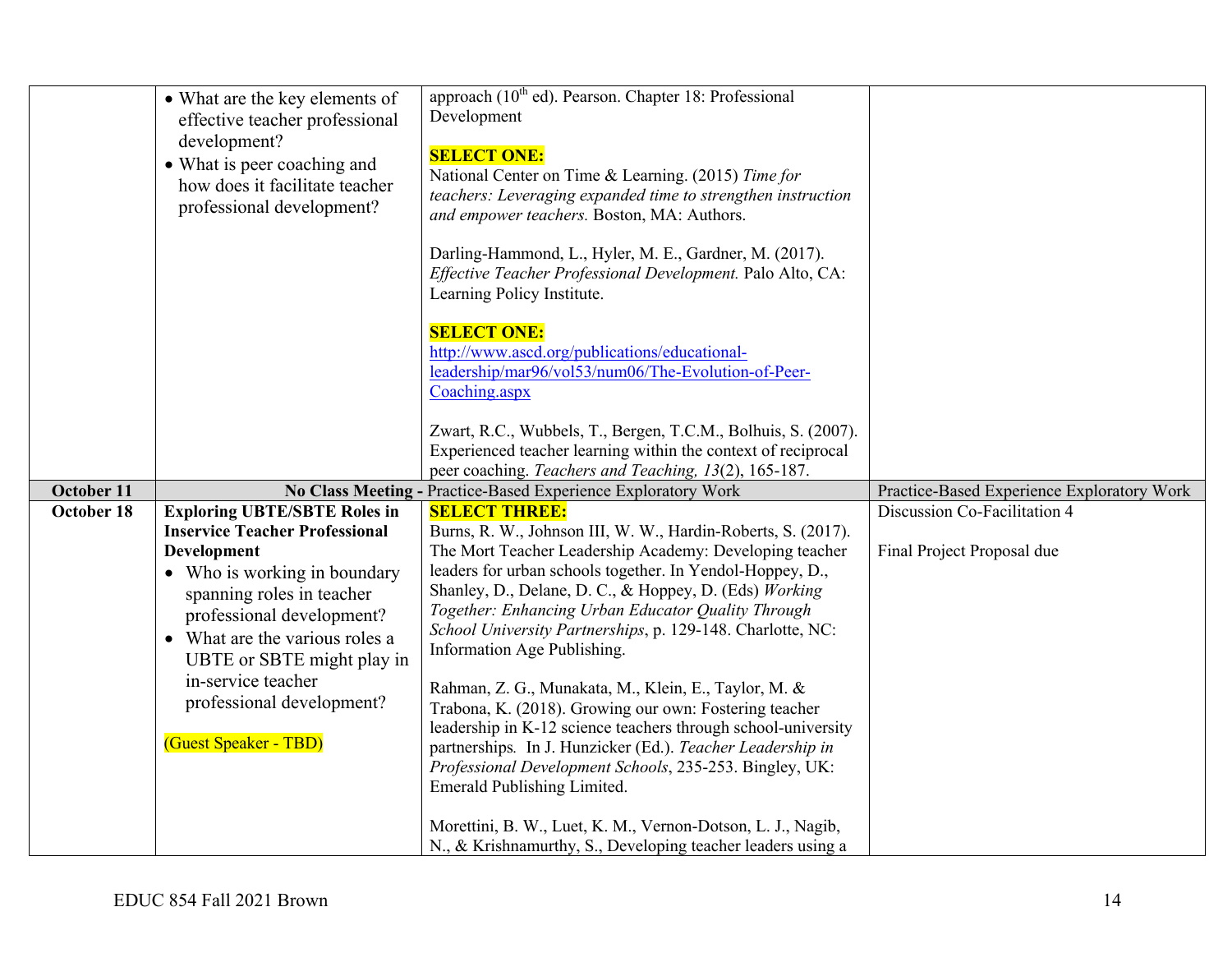|                   |                                                                                                                                                                                                                                                                                 | distributed leadership model: Five signature features of a<br>school-university partnership. In J. Hunzicker (Ed.). Teacher<br>Leadership in Professional Development Schools, 217-223.<br>Bingley, UK: Emerald Publishing Limited.<br>Dennis, D. V., & Hemmings, C. (2018). Making the simple<br>more complex: The influence of job embedded professional                                                 |                                                                            |
|-------------------|---------------------------------------------------------------------------------------------------------------------------------------------------------------------------------------------------------------------------------------------------------------------------------|------------------------------------------------------------------------------------------------------------------------------------------------------------------------------------------------------------------------------------------------------------------------------------------------------------------------------------------------------------------------------------------------------------|----------------------------------------------------------------------------|
|                   |                                                                                                                                                                                                                                                                                 | development in support teacher expertise in reading. Literacy,<br>DOI: 10.1111/lit.12172                                                                                                                                                                                                                                                                                                                   |                                                                            |
| October 25        | <b>Supervision and Coaching Cycle</b><br>What are the key principles<br>undergirding effective<br>supervision and coaching?<br>What are the roles of<br>$\bullet$<br>supervision and coaching in<br>boundary spanning teacher<br>education?<br>(Guest Speaker – Courtney Baker) | <b>Reading instructions specified on Blackboard.</b><br>Sergiovanni, T. J., Starratt, R. J., & Cho, V. (2013).<br>Supervision: A Redefinition. New York, NY: McGraw-Hill.<br>Glickman, C. D., Gordon, S. P., Ross-Gordon, J. M. (2018).<br>SuperVision and instructional leadership: A developmental<br><i>approach</i> (10 <sup>th</sup> ed). Pearson.<br><b>Instructional Coaching Literature Review</b> | Discussion Co-Facilitation 5<br>Critical Connection and Reflection 3       |
| <b>November 1</b> |                                                                                                                                                                                                                                                                                 | No Class Meeting - Practice-Based Experience Exploratory Work                                                                                                                                                                                                                                                                                                                                              | Practice-Based Experience Exploratory Work                                 |
| <b>November 8</b> |                                                                                                                                                                                                                                                                                 | No Class Meeting - Practice-Based Experience Exploratory Work                                                                                                                                                                                                                                                                                                                                              | Practice-Based Experience Exploratory Work                                 |
| November 15       | <b>Supervision and Coaching Cycle</b><br>What are the key principles<br>undergirding effective                                                                                                                                                                                  | DeWitt, P. (2019). Which coaching is best for you? Education<br>Week. Retrieved from<br>https://blogs.edweek.org/edweek/finding common ground/20                                                                                                                                                                                                                                                           | Discussion Co-Facilitation 6<br>Practice-Based Experience Exploratory Work |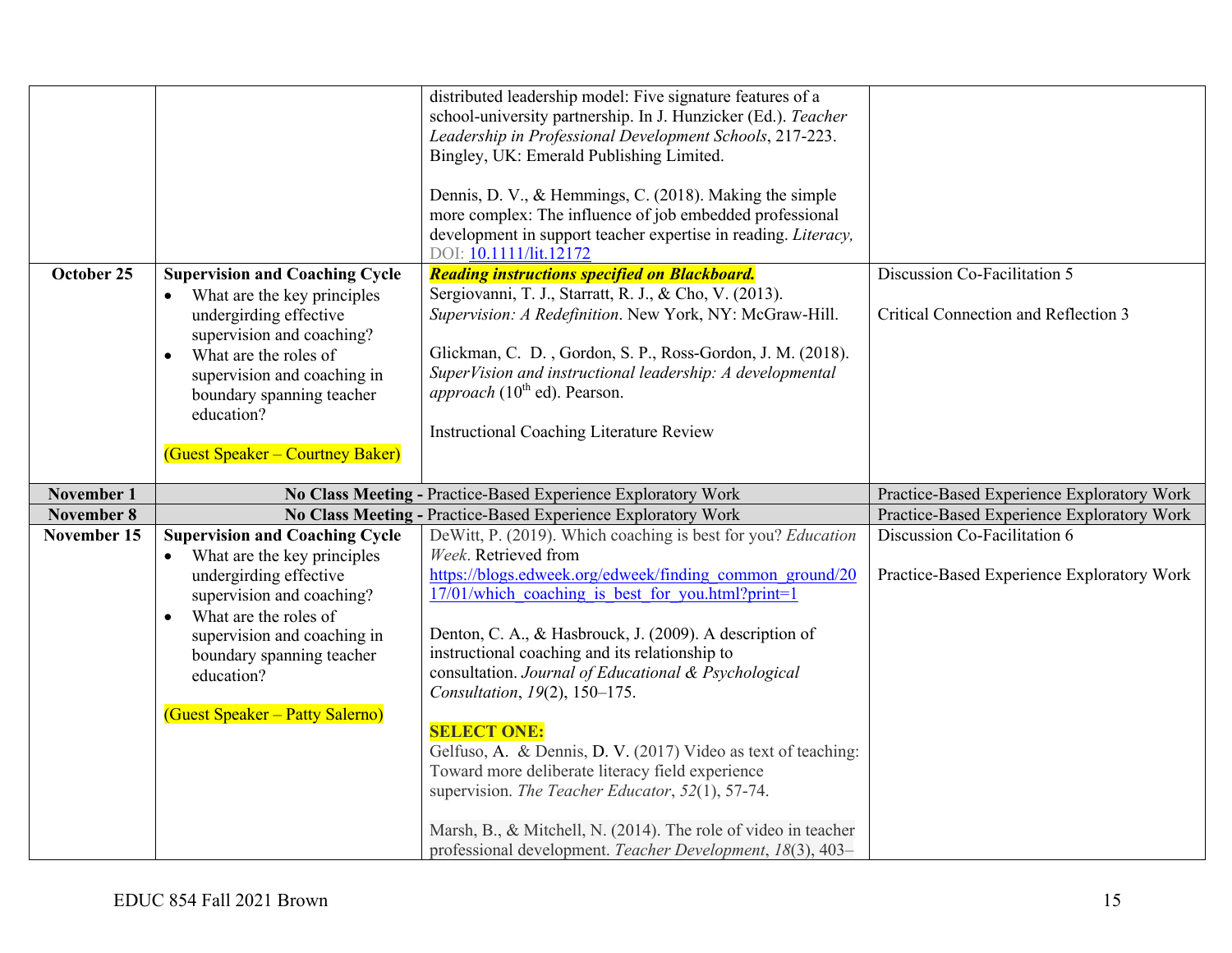|                    |                                    | 417. https://doi-                                                                                                 |                                       |
|--------------------|------------------------------------|-------------------------------------------------------------------------------------------------------------------|---------------------------------------|
|                    |                                    | org.mutex.gmu.edu/10.1080/13664530.2014.938106                                                                    |                                       |
| <b>November 22</b> | <b>Clinical Turn and Impact on</b> | Yendol-Hoppey, D. & Franco, Y. (2014). In search of                                                               | Practice-based clinical experience    |
|                    | <b>Teacher Education</b>           | signature pedagogy for PDS teacher education: A review of                                                         | presentations                         |
|                    | How has the clinical turn          | articles published in school-university partnerships. School                                                      |                                       |
|                    | impacted teacher education?        | University Partnerships, 7(1), 17-34.                                                                             | Sign up for Final Project conferences |
|                    |                                    | McMahon, M., Forde, C., & Dickson, B. (2015). Reshaping                                                           |                                       |
|                    |                                    | teacher education through the professional continuum.                                                             |                                       |
|                    |                                    | Educational Review. 67(2), 158-178.                                                                               |                                       |
|                    |                                    |                                                                                                                   |                                       |
|                    |                                    | Ball, D. L., & Forzani, F. (2009). The work of teaching and                                                       |                                       |
|                    |                                    | the challenge for teacher education. Journal of Teacher                                                           |                                       |
|                    |                                    | Education, 60(5), 497-511. doi: 10.1177/0022487109348479.                                                         |                                       |
|                    |                                    |                                                                                                                   |                                       |
| <b>November 29</b> |                                    | <b>Final Project Conferences</b>                                                                                  |                                       |
| December 6         | <b>Exploring Possibilities and</b> | Darling-Hammond, L. (2020). Accountability in teacher                                                             | Final Project                         |
|                    | <b>Examining Exemplars of</b>      | education. Action in Teacher Education, 42(1), 60-71.                                                             |                                       |
|                    | <b>Working in Schools</b>          | https://doi.org/10.1080/01626620.2019.1704464                                                                     |                                       |
|                    | (Guest Speakers – Audra Parker &   | Yendol-Hoppey, D. & Hoppey, D. (2013). Generating PDS                                                             |                                       |
|                    | Danielle Dennis)                   | possibilities and practicality thinking using a case protocol                                                     |                                       |
|                    |                                    | tool to enhance PDS development. School University                                                                |                                       |
|                    |                                    | Partnerships, (6)1, 59-75.                                                                                        |                                       |
|                    |                                    |                                                                                                                   |                                       |
|                    |                                    | <b>OPTIONAL:</b>                                                                                                  |                                       |
|                    |                                    | Dresden, J., Thompson, K. F., Baker, M. A., Nylin, A. S.,                                                         |                                       |
|                    |                                    | Sinha, K. (2019). The pattern emerges: Novice teacher                                                             |                                       |
|                    |                                    | educators learn from complexity. In Hoppey, D. Y., Dana, N.<br>F., & Hoppey, D. (Eds) (49-72). Preparing the next |                                       |
|                    |                                    | generation of teacher educators for clinical practice.                                                            |                                       |
|                    |                                    | Charlotte, NC: Information Age Publishing.                                                                        |                                       |
|                    |                                    |                                                                                                                   |                                       |
|                    |                                    | Helfrich, S. R., Hartman, S. L., & Sisson, L. I. M. (2019).                                                       |                                       |
|                    |                                    | From teacher candidate to teacher educator—what it means to                                                       |                                       |
|                    |                                    | "grow up" in a professional development school. In Hoppey,                                                        |                                       |
|                    |                                    | D. Y., Dana, N. F., & Hoppey, D. (Eds) (141-164). Preparing                                                       |                                       |
|                    |                                    | the next generation of teacher educators for clinical practice.                                                   |                                       |
|                    |                                    | Charlotte, NC: Information Age Publishing.                                                                        |                                       |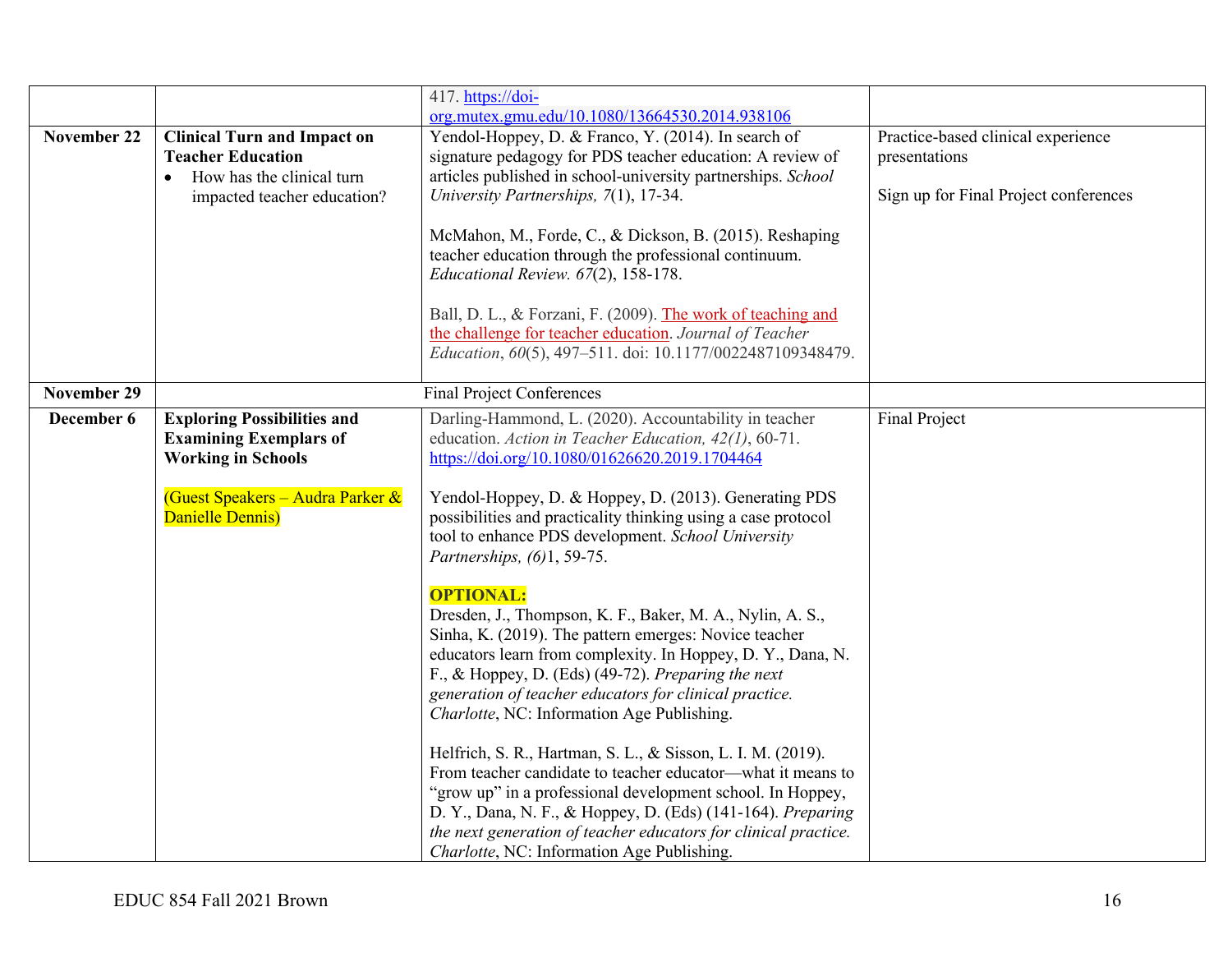## *Rubric: Final Project (35 points)*

- Using your specific interests as they relate to working in boundary spanning roles, choose a final project format (e.g., a review of the literature, a research proposal format or a goal statement) that: 1) furthers your interest, 2) connects to the overarching tenets of the course, and 3) benefits your professional development trajectory. You should meet with the instructor to make the best selection of project type.
- Write a brief proposal (max 500 words) that describes your intended final outcome. This will be collected early in the semester to make sure you are off to a solid start. It should include
	- i. Overview
	- ii. Relevance to the field
	- iii. Proposed project
	- iv. Timeline
	- v. Initial Resources
- Your final project should demonstrate both your broad understanding of the body of knowledge as it relates to working in schools in boundary spanning roles and your specific understanding of application of this knowledge to your field of interest. Your final project will be evaluated based on your ability to ground your discussion in the body of literature. You are encouraged to use any course content that might lend strength to your position. In addition, you are expected to expand on this foundational knowledge in your specific field of interest.
	- i. If you choose the research proposal option, your final project should include an introduction, a literature review (minimum 10 sources with at least 7 being research articles), and proposed methodology.
	- ii. If you choose the literature review option, your final project should include an introduction and a synthesis of the literature related to your area of interest (minimum 15 resources with at least 10 being research articles).
	- iii. If you choose the goal statement option, your final project should include an introduction, relevance of course content to future work in PhD program, and application of literature related to your area of interest (minimum of 10 sources with at least 7 being research articles).

|                     | Accomplished          | <b>Developing</b>         | <b>Unsatisfactory</b>      |
|---------------------|-----------------------|---------------------------|----------------------------|
| <b>Proposal</b>     | Thorough description  | General description that  | Minimal description that   |
|                     | that includes         | includes most but not all | is limited or missing      |
|                     | overview, relevance,  | of the following:         | many of the following:     |
|                     | project proposal,     | overview, relevance,      | overview, relevance,       |
|                     | timeline, and initial | project proposal,         | project proposal,          |
|                     | relevant sources      | timeline, and initial     | timeline, and initial      |
|                     |                       | relevant sources          | relevant sources           |
| Annotated           | $5+$ resources        | $3+$ resources identified | No resources               |
| <b>Bibliography</b> | identified            |                           |                            |
|                     |                       |                           |                            |
|                     | Accomplished          | <b>Developing</b>         | <b>Unsatisfactory</b>      |
| <b>Introduction</b> | Thorough,             | General description of    | Minimal description of     |
|                     | contextualized        | the topic/problem and its | the topic; introduction is |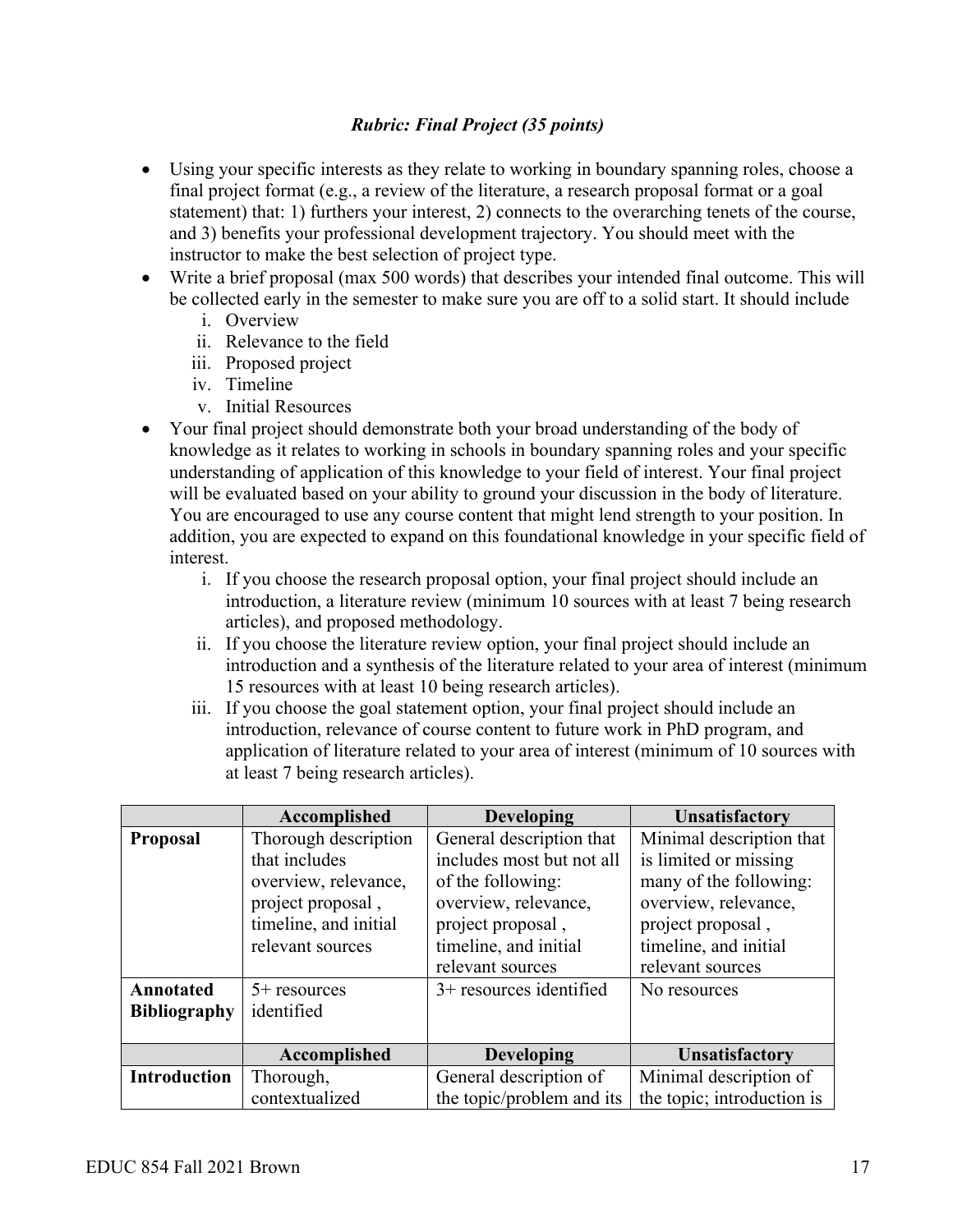|                    | description of the<br>topic/problem and its<br>significance to the<br>field | significance to the field,<br>but limited in its<br>connection to the<br>literature | based broad assertions<br>and is not contextualized<br>in the literature |
|--------------------|-----------------------------------------------------------------------------|-------------------------------------------------------------------------------------|--------------------------------------------------------------------------|
|                    |                                                                             |                                                                                     |                                                                          |
| Grounding          | Discussion of topic                                                         | Discussion of topic                                                                 | Discussion of topic                                                      |
| Work in the        | thoroughly grounded                                                         | generally grounded in                                                               | minimally grounded in                                                    |
| Literature         | and tightly connected                                                       | the research. Literature                                                            | the research. Literature                                                 |
|                    | to the seminal                                                              | is reported in a linear                                                             | review does not provide                                                  |
|                    | research. Transitions                                                       | fashion with limited                                                                | clarity to the reader                                                    |
|                    | from one theme to the                                                       | connections across                                                                  | about the argument for                                                   |
|                    | next are clear.                                                             | studies                                                                             | the study.                                                               |
| <b>Proposed</b>    | The methods are                                                             | The methods are                                                                     | The methods are                                                          |
| <b>Methodology</b> | consistent with                                                             | consistent with previous                                                            | inconsistent with                                                        |
| (ii)               | previous research and                                                       | research and                                                                        | previous research and                                                    |
| applicable)        | /or are appropriate for                                                     |                                                                                     | significance of study is                                                 |
|                    |                                                                             | significance of study is<br>addressed                                               | not addressed.                                                           |
|                    | the proposed study.                                                         |                                                                                     |                                                                          |
|                    | Potential instruments                                                       |                                                                                     |                                                                          |
|                    | are provided.                                                               |                                                                                     |                                                                          |
|                    | Significance of                                                             |                                                                                     |                                                                          |
|                    | proposed study is                                                           |                                                                                     |                                                                          |
|                    | fully discussed.                                                            |                                                                                     |                                                                          |
|                    |                                                                             |                                                                                     |                                                                          |
| <b>Writing</b>     | Few errors are                                                              | Some errors in APA and                                                              | The writing lacks clarity                                                |
| style, APA,        | evidently. APA                                                              | writing conventions.                                                                | and a convincing                                                         |
| mechanics          | guidelines are                                                              | Writing is inconsistent                                                             | argument. Numerous                                                       |
|                    | followed. Writing is                                                        | with some issues with                                                               | errors in writing                                                        |
|                    | clear and logical.                                                          | flow and organization.                                                              | conventions and APA.                                                     |
|                    |                                                                             |                                                                                     |                                                                          |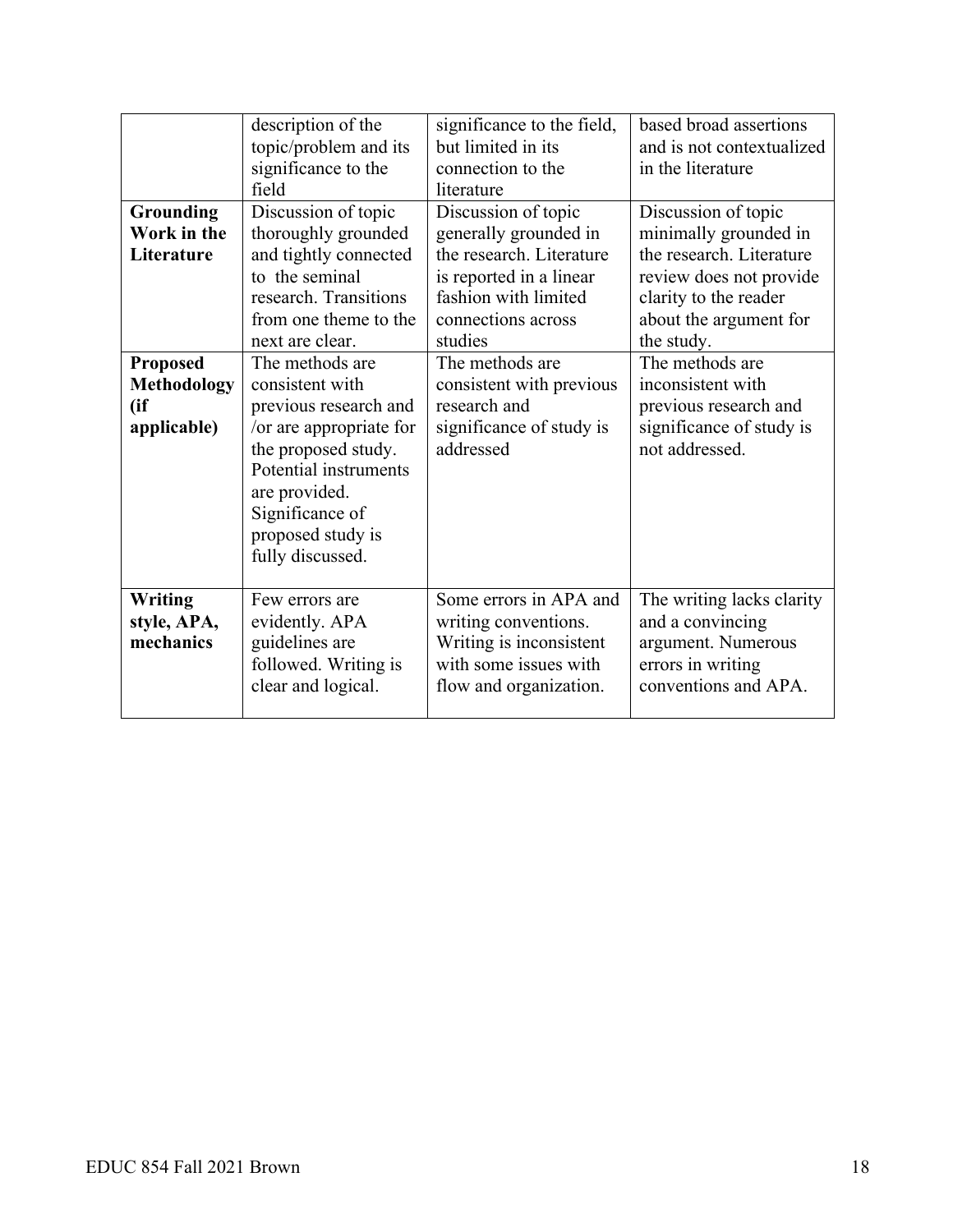## **Academic Research Article Review**

For your final project, you should identify 10 academic research resources for use in the literature review and to provide ideas for the research methodssection.Use the table belowto help you create anAPAstyle reference list of your articles and to analyze atthree references.As you examine the literature, look for emergent themes—these will be useful for organizing your literature review. Identify these themes after you completethe table.

|                            | 2 | 3 |
|----------------------------|---|---|
| Article Reference<br>(APA) |   |   |
| also create a              |   |   |
| separate list of your      |   |   |
| Nature of the problem      |   |   |
|                            |   |   |
| Subjects/Participants      |   |   |
|                            |   |   |
| Data Collection<br>Methods |   |   |
| (what data did the         |   |   |
| researchers collect)       |   |   |
| Data Analysis Methods      |   |   |
| (what did the              |   |   |
| researchers do to          |   |   |
| analyze the data)          |   |   |
| Findings of the research   |   |   |
| (what did the              |   |   |
| researchers find from      |   |   |
| their analysis of data)    |   |   |
| Conclusions,               |   |   |
| recommendations and/or     |   |   |
| implications for practice  |   |   |